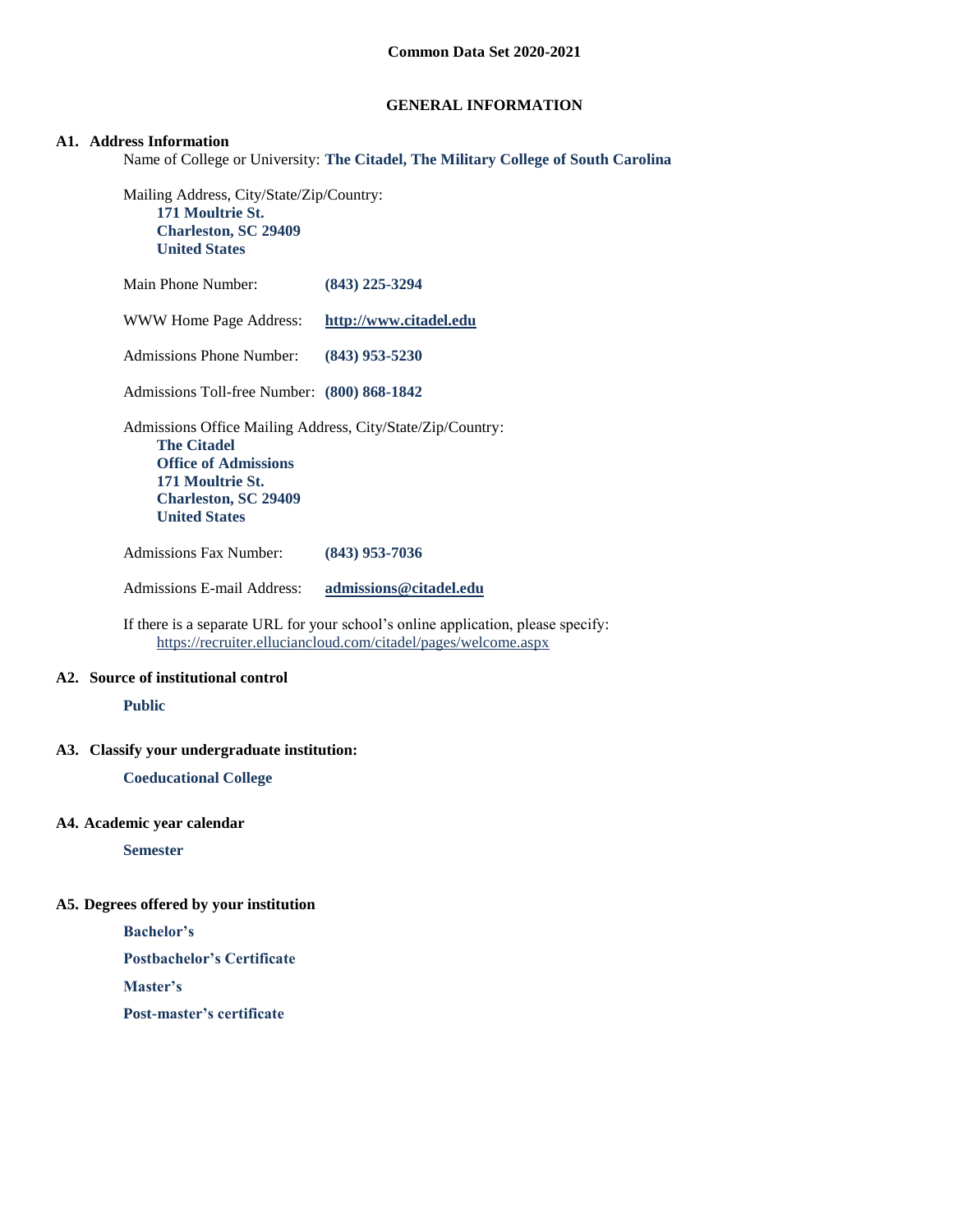## **B. ENROLLMENT AND PERSISTENCE**

**B1. Institutional Enrollment—Men and Women** Provide numbers of students for each of the following categories as of the institution's official fall reporting date or as of October 15, 2020. Note: Report students formerly designated as "first professional" in the graduate cells.

|                                                        | <b>FULL-TIME</b> |       | <b>PART-TIME</b> |       |
|--------------------------------------------------------|------------------|-------|------------------|-------|
|                                                        | Men              | Women | Men              | Women |
| <b>Undergraduates</b>                                  |                  |       |                  |       |
| Degree-seeking, first-time<br>freshmen                 | 512              | 70    |                  |       |
| Other first-year, degree-<br>seeking                   | 67               | 5     | $\mathbf{1}$     |       |
| All other degree-seeking                               | 1,726            | 274   | 131              | 42    |
| Total degree-seeking                                   | 2,305            | 349   | 132              | 42    |
| All other undergraduates<br>enrolled in credit courses |                  |       | 15               | 15    |
| Total undergraduates                                   | 2,305            | 349   | 147              | 57    |
| <b>Graduate</b>                                        |                  |       |                  |       |
| Degree-seeking, first-time                             | 38               | 32    | 90               | 75    |
| All other degree-seeking                               | 64               | 65    | 243              | 260   |
| All other graduates enrolled<br>in credit courses      |                  |       | 5                | 10    |
| Total graduate                                         | 102              | 97    | 338              | 345   |

Total all undergraduates: **2,858**

Total all graduate: **882**

GRAND TOTAL ALL STUDENTS: **3,740**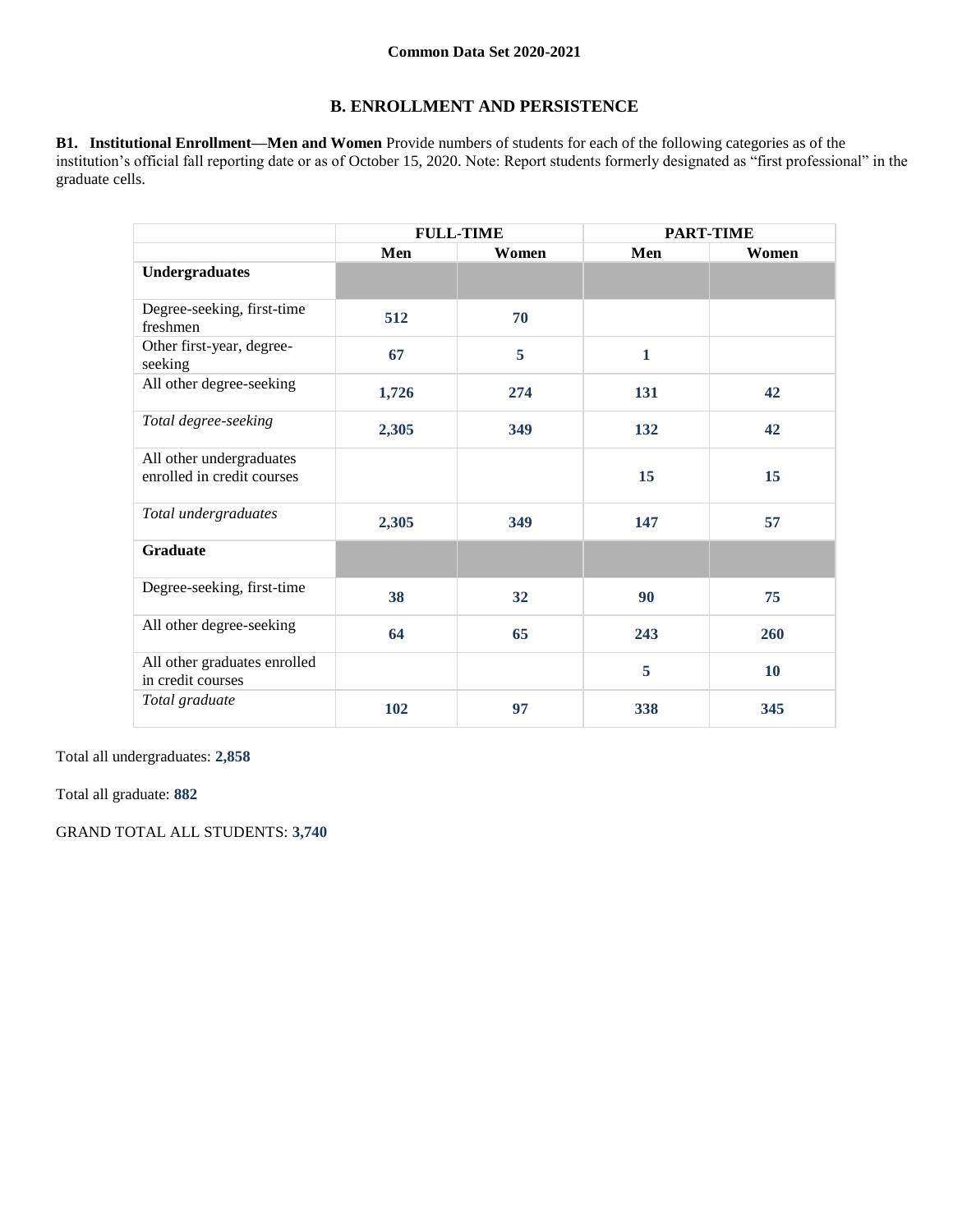**B2. Enrollment by Racial/Ethnic Category.** Provide numbers of undergraduate students for each of the following categories as of the institution's official fall reporting date or as of October 15, 2020. Include international students only in the category "Nonresident aliens." Complete the "Total Undergraduates" column only if you cannot provide data for the first two columns. Report as your institution reports to IPEDS: persons who are Hispanic should be reported only on the Hispanic line, not under any race, and persons who are non-Hispanic multi-racial should be reported only under "Two or more races."

|                                                            | Degree-seeking<br><b>First-time First year</b> | Degree-seeking<br><b>Undergraduates</b><br>(include first-time<br>first-year) | <b>Total</b><br><b>Undergraduates</b><br>(both degree- and non-<br>degree-seeking) |
|------------------------------------------------------------|------------------------------------------------|-------------------------------------------------------------------------------|------------------------------------------------------------------------------------|
| Nonresident aliens                                         | $\overline{2}$                                 | 19                                                                            | 19                                                                                 |
| Hispanic/Latino                                            | 34                                             | 203                                                                           | 204                                                                                |
| Black or African American, non-<br>Hispanic                | 38                                             | 202                                                                           | 202                                                                                |
| White, non-Hispanic                                        | 451                                            | 2,146                                                                         | 2,157                                                                              |
| American Indian or Alaska Native, non-<br><b>Hispanic</b>  | $\overline{2}$                                 | 11                                                                            | 11                                                                                 |
| Asian, non-Hispanic                                        | 12                                             | 56                                                                            | 56                                                                                 |
| Native Hawaiian or other Pacific<br>Islander, non-Hispanic | $\overline{2}$                                 | 5                                                                             | 5                                                                                  |
| Two or more races, non-Hispanic                            | 34                                             | 148                                                                           | 148                                                                                |
| Race and/or ethnicity unknown                              | 7                                              | 38                                                                            | 56                                                                                 |
| Total                                                      | 582                                            | 2,828                                                                         | 2,858                                                                              |

## **Persistence**

## **B3. Number of degrees awarded by your institution from July 1, 2019, to June 30, 2020.**

| Bachelor's degrees          | 647 |
|-----------------------------|-----|
| Postbachelor's certificates | 63  |
| Master's degrees            | 316 |
| Post-master's certificates  | 28  |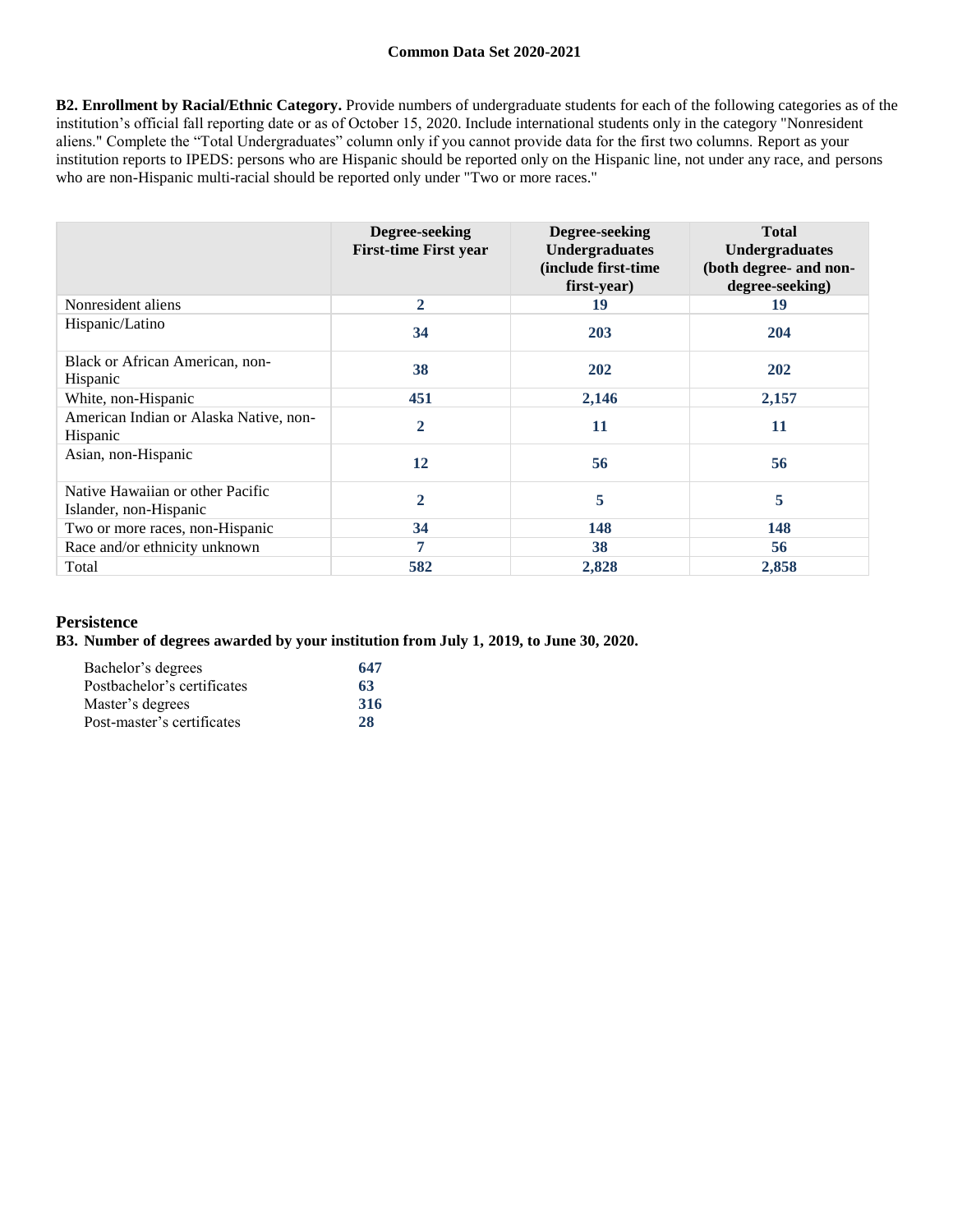## **Graduation Rates**

The items in this section correspond to data elements collected by the IPEDS Web-based Data Collection System's Graduation Rate Survey (GRS). For complete instructions and definitions of data elements, see the IPEDS GRS Forms and Instructions for the 2020-21 Survey.

|                                                                                                                                                                                                                                                                              | <b>Recipients of</b><br>a Federal Pell<br>Grant | <b>Recipients of a</b><br><b>Subsidized Stafford</b><br>Loan who did not<br>receive a Pell Grant | <b>Students who did</b><br>not receive either a<br>Pell Grant or a<br>subsidized Stafford<br>Loan | <b>Total (sum</b><br>of 3<br>columns to<br>the left) |
|------------------------------------------------------------------------------------------------------------------------------------------------------------------------------------------------------------------------------------------------------------------------------|-------------------------------------------------|--------------------------------------------------------------------------------------------------|---------------------------------------------------------------------------------------------------|------------------------------------------------------|
| A - Initial 2013 cohort of first-time, full-time,<br>bachelor's (or equivalent) degree-seeking<br>undergraduate students                                                                                                                                                     | 149                                             | 170                                                                                              | 326                                                                                               | 645                                                  |
| B - Of the initial 2013 cohort, how many did not<br>persist and did not graduate for the following<br>reasons: deceased, permanently disabled, armed<br>forces, foreign aid service of the federal<br>government, or official church missions; total<br>allowable exclusions | $\overline{2}$                                  | 1                                                                                                | 3                                                                                                 | 6                                                    |
| C - Final 2013 cohort, after adjusting for<br>allowable exclusions                                                                                                                                                                                                           | 147                                             | 169                                                                                              | 323                                                                                               | 639                                                  |
| D - Of the initial 2013 cohort, how many<br>completed the program in four years or less (by<br>Aug. 31, 2017)                                                                                                                                                                | 89                                              | 107                                                                                              | 225                                                                                               | 421                                                  |
| E - Of the initial 2013 cohort, how many<br>completed the program in more than four years<br>but in five years or less (after Aug. 31, 2017 and<br>by Aug. 31, 2018)                                                                                                         | 15                                              | 9                                                                                                | 24                                                                                                | 48                                                   |
| F - Of the initial 2013 cohort, how many<br>completed the program in more than five years<br>but in six years or less (after Aug. 31, 2018 and<br>by Aug. 31, 2019)                                                                                                          | $\mathbf{0}$                                    | $\bf{0}$                                                                                         | 6                                                                                                 | 6                                                    |
| G - Total graduating within six years (sum of<br>lines $D, E, and F$                                                                                                                                                                                                         | 104                                             | 116                                                                                              | 255                                                                                               | 475                                                  |
| H - Six-year graduation rate for 2013 cohort (G<br>divided by $C$ )                                                                                                                                                                                                          | 71%                                             | 69%                                                                                              | 79%                                                                                               | 74%                                                  |

#### **Fall 2013 Cohort**

## **Retention Rates**

Report for the cohort of all full-time, first-time bachelor's (or equivalent) degree-seeking undergraduate students who entered in Fall 2019 (or the preceding summer term). The initial cohort may be adjusted for students who departed for the following reasons: death, permanent disability, or service in the armed forces, foreign aid service of the federal government or official church missions. No other adjustments to the initial cohort should be made.

**B22.** For the cohort of all full-time bachelor's (or equivalent) degree-seeking undergraduate students who entered your institution as freshmen in Fall 2019 (or the preceding summer term), what percentage was enrolled at your institution as of the date your institution calculates its official enrollment in Fall 2020? **88%**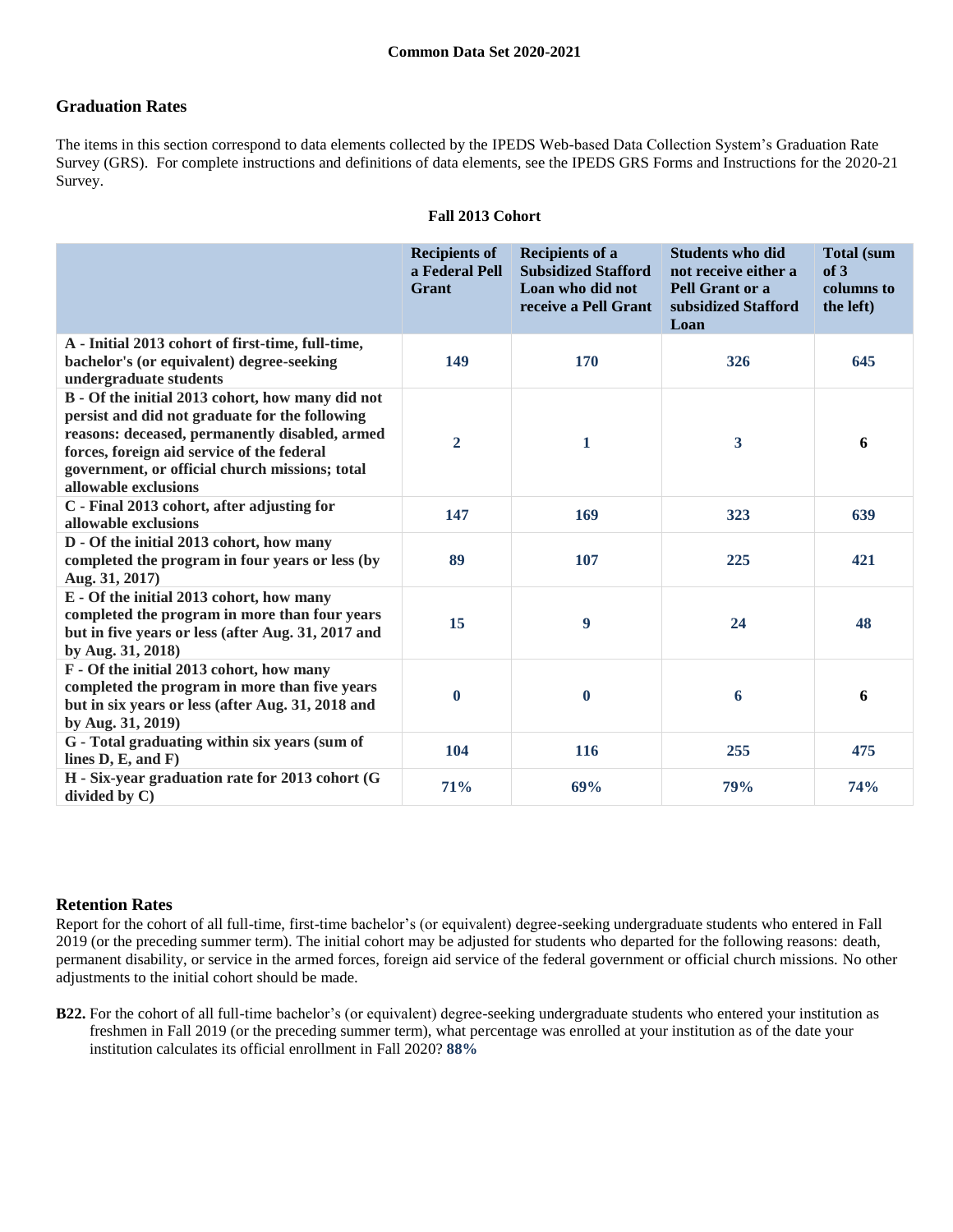## **C. FIRST-TIME, FIRST-YEAR (FRESHMAN) ADMISSION**

#### **Applications**

**C1. First-time, first-year (freshman) students:** Provide the number of degree-seeking, first-time, first-year students who applied, were admitted, and enrolled (full- or part-time) in Fall 2020. Include early decision, early action, and students who began studies during summer in this cohort. Applicants should include only those students who fulfilled the requirements for consideration for admission (i.e., who completed actionable applications) and who have been notified of one of the following actions: admission, non-admission, placement on waiting list, or application withdrawn (by applicant or institution). Admitted applicants should include wait-listed students who were subsequently offered admission.

| Total first-time, first-year (freshman) men who applied<br>Total first-time, first-year (freshman) women who applied                             | 2,076<br>448 |         |
|--------------------------------------------------------------------------------------------------------------------------------------------------|--------------|---------|
| Total first-time, first-year (freshman) men who were admitted<br>Total first-time, first-year (freshman) women who were admitted                 | 1,672<br>346 |         |
| Total full-time, first-time, first-year (freshman) men who enrolled 512<br>Total part-time, first-time, first-year (freshman) men who enrolled 0 |              |         |
| Total full-time, first-time, first-year (freshman) women who enrolled<br>Total part-time, first-time, first-year (freshman) women who enrolled   |              | 70<br>0 |

#### **C2. Freshman wait-listed students (students who met admission requirements but whose final admission was contingent on space availability)**

Do you have a policy of placing students on a waiting list? **Yes** If yes, please answer the questions below for Fall 2020 admissions:

Number of qualified applicants offered a place on waiting list **61** Number accepting a place on the waiting list **58** Number of wait-listed students admitted **52**

Is your waiting list ranked? **No**

#### **Admission Requirements**

#### **C3. High school completion requirement**

Check the appropriate box to identify your high school completion requirement for degree-seeking entering students:

#### **High school diploma is required and GED is accepted**

#### **C4. Does your institution require or recommend a general college-preparatory program for degree-seeking students?**

#### **Require**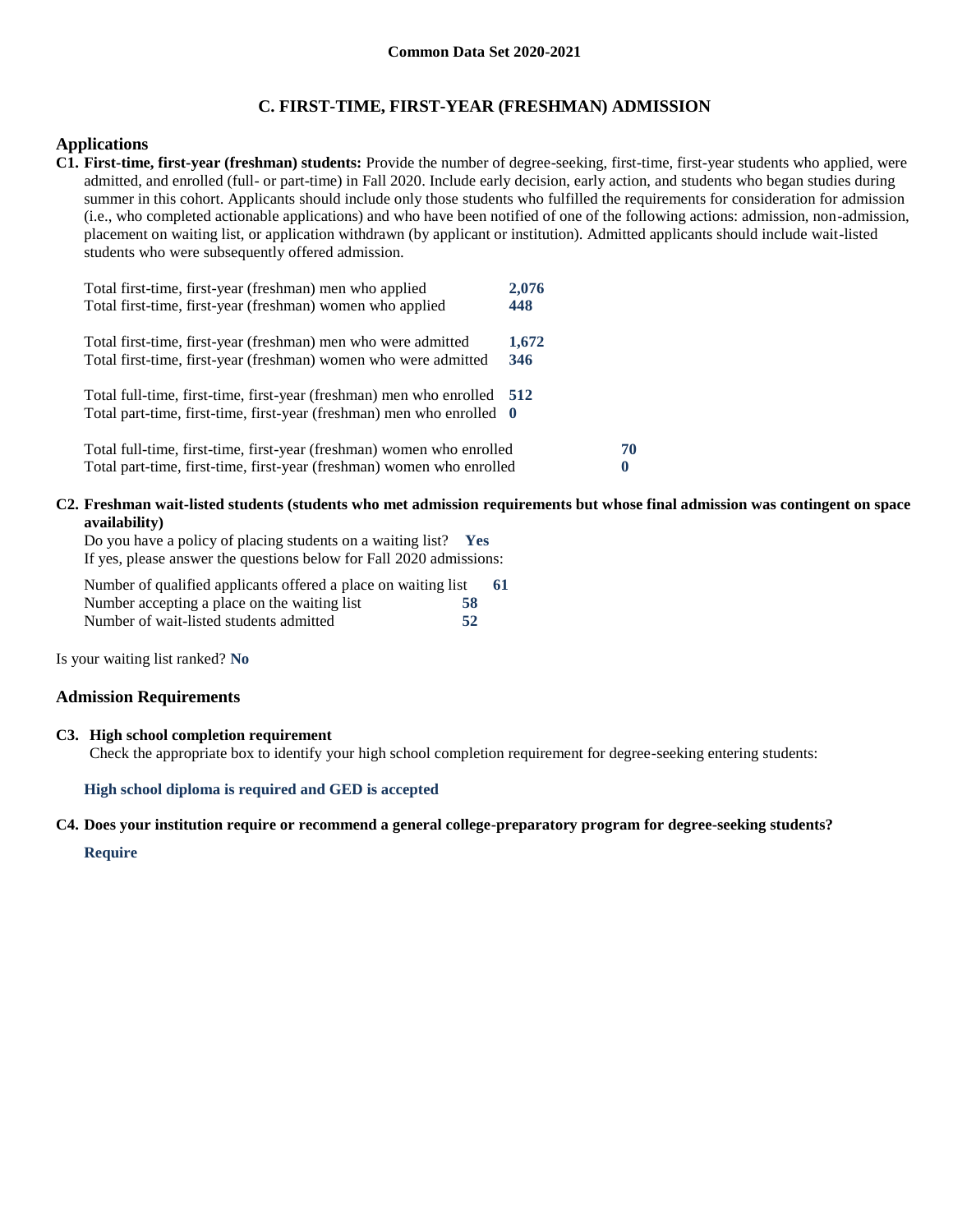**C5. Distribution of high school units required and/or recommended.** Specify the distribution of academic high school course units required and/or recommended of all or most degree-seeking students using Carnegie units (one unit equals one year of study or its equivalent). If you use a different system for calculating units, please convert.

|                                      | <b>Units Required</b> | <b>Units Recommended</b> |
|--------------------------------------|-----------------------|--------------------------|
| Total academic units                 | 19                    |                          |
| English                              | 4                     |                          |
| <b>Mathematics</b>                   |                       |                          |
| Science                              | 3                     |                          |
| Of these, units that must be lab     | 3                     |                          |
| Foreign language                     | 2                     |                          |
| Social studies                       | $\mathcal{P}$         |                          |
| <b>History</b>                       |                       |                          |
| Academic electives                   |                       |                          |
| <b>Computer Science</b>              |                       |                          |
| Visual/Performing Arts               | 1                     |                          |
| Other (specify)<br><b>PE</b> or ROTC |                       |                          |

## **Basis for Selection**

- **C6.** Do you have an open admission policy, under which virtually all secondary school graduates or students with GED equivalency diplomas are admitted without regard to academic record, test scores, or other qualifications? **No**
- **C7. Relative importance of each of the following academic and nonacademic factors in your first-time, first-year, degree-seeking (freshman) admission decisions.**

|                                   | <b>Very Important</b> | Important   | <b>Considered</b> | <b>Not Considered</b> |
|-----------------------------------|-----------------------|-------------|-------------------|-----------------------|
| Academic                          |                       |             |                   |                       |
| Rigor of secondary school record  | X                     |             |                   |                       |
| Class rank                        |                       |             | $\mathbf X$       |                       |
| Academic GPA                      | X                     |             |                   |                       |
| Standardized test scores          | $\mathbf X$           |             |                   |                       |
| <b>Application Essay</b>          |                       |             |                   | $\mathbf X$           |
| Recommendation                    |                       |             | $\mathbf X$       |                       |
| Nonacademic                       |                       |             |                   |                       |
| Interview                         |                       |             | $\mathbf X$       |                       |
| <b>Extracurricular activities</b> |                       | X           |                   |                       |
| Talent/ability                    |                       | $\mathbf X$ |                   |                       |
| Character/personal qualities      |                       | X           |                   |                       |
| First generation                  |                       |             | $\mathbf{X}$      |                       |
| Alumni/ae relation                |                       |             | $\mathbf{X}$      |                       |
| Geographical residence            |                       |             | $\mathbf{X}$      |                       |
| State residency                   |                       | X           |                   |                       |
| Religious affiliation/commitment  |                       |             |                   | $\mathbf{X}$          |
| Racial/ethnic status              |                       |             |                   | $\mathbf X$           |
| Volunteer work                    |                       |             | $\mathbf X$       |                       |
| Work experience                   |                       |             |                   | X                     |
| Level of applicant's interest     | X                     |             |                   |                       |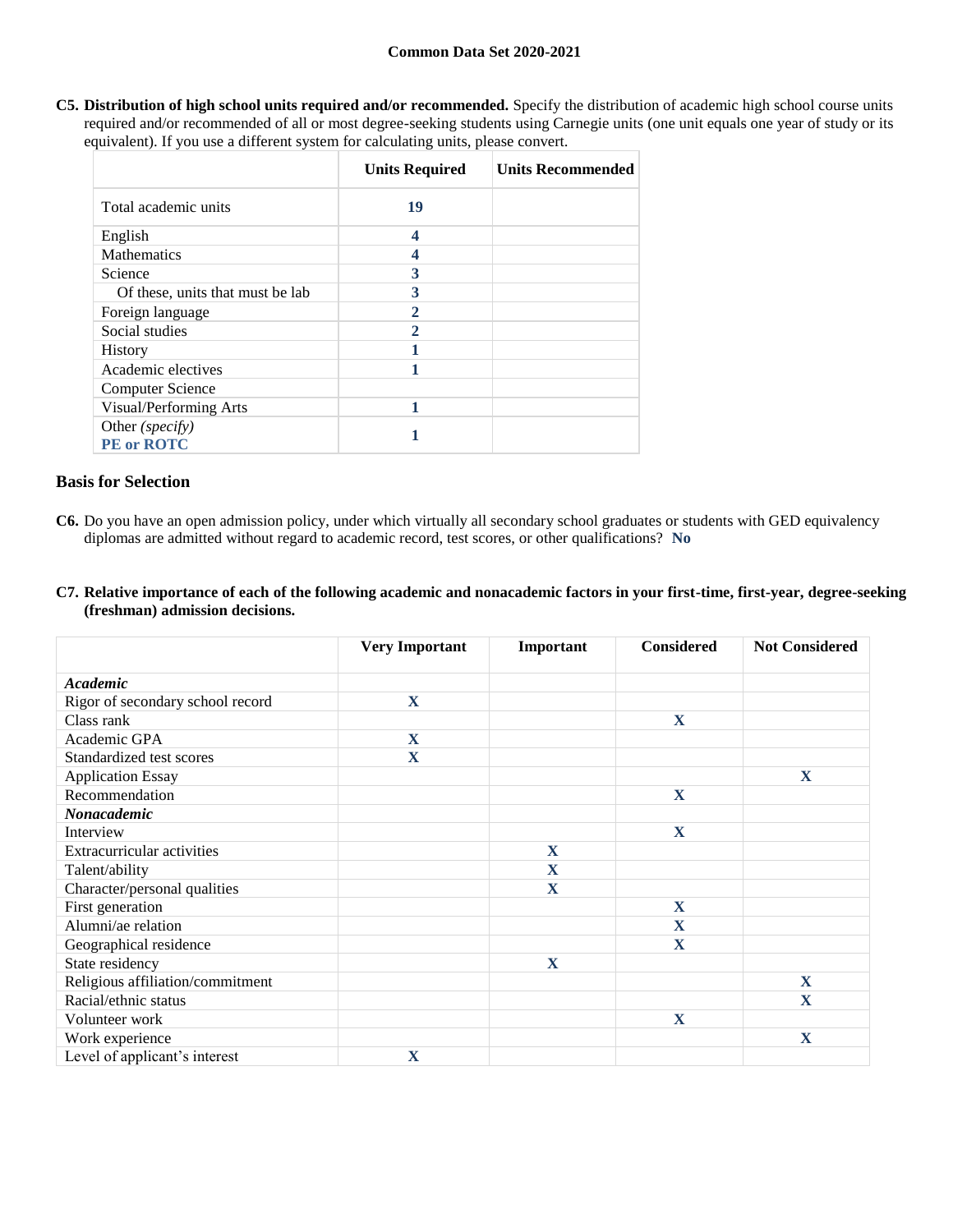## **SAT and ACT Policies**

#### **C8. Entrance exams**

A. Does your institution make use of SAT, ACT, or SAT Subject Test scores in **admission** decisions for first-time, first-year, degreeseeking applicants? **Yes**

If yes, place check marks in the appropriate boxes below to reflect your institution's policies for use in admission for **Fall 2022.**

|                                     |             | <b>ADMISSION</b> |                                   |                                        |                 |
|-------------------------------------|-------------|------------------|-----------------------------------|----------------------------------------|-----------------|
|                                     | Require     | Recommend        | <b>Require for</b><br><b>Some</b> | <b>Consider If</b><br><b>Submitted</b> | <b>Not Used</b> |
| SAT or ACT                          | $\mathbf X$ |                  |                                   |                                        |                 |
| ACT only                            |             |                  |                                   |                                        |                 |
| SAT only                            |             |                  |                                   |                                        |                 |
| SAT and SAT Subject Tests or<br>ACT |             |                  |                                   |                                        |                 |
| <b>SAT Subject Tests</b>            |             |                  |                                   |                                        |                 |

B. If your institution will make use of the ACT in admission decisions for first-time, first-year, degree-seeking applicants for Fall 2022 please indicate which ONE of the following applies (regardless of whether the writing score will be used in the admissions process):

#### **ACT with or without writing accepted**

If your institution will make use of the SAT in admission decisions for first-time, first-year, degree-seeking applicants for Fall 2022 please indicate which ONE of the following applies (regardless of whether the Essay score will be used in the admissions process):

#### **SAT with or without ESSAY component accepted**

C. Please indicate how your institution will use the SAT or ACT essay component; check all that apply.

|                                              | SAT essay | ACT essay |
|----------------------------------------------|-----------|-----------|
| For admission                                |           |           |
| For placement                                |           |           |
| For advising                                 |           |           |
| In place of an application essay             |           |           |
| As a validity check on the application essay |           |           |
| No college policy as of now                  |           |           |
| Not using essay component                    |           |           |

D. In addition, does your institution use applicants' test scores for academic advising? **Yes**

- E. Latest date by which SAT or ACT scores must be received for fall-term admission Latest date by which SAT Subject Test scores must be received for fall-term admission\_\_\_\_\_\_\_\_\_
- F. If necessary, use this space to clarify your test policies (e.g., if tests are recommended for some students, or if tests are not required of some students): **Rolling Admissions: No Deadlines**
- G. Please indicate which tests your institution uses for **placement (e.g., state tests): SAT**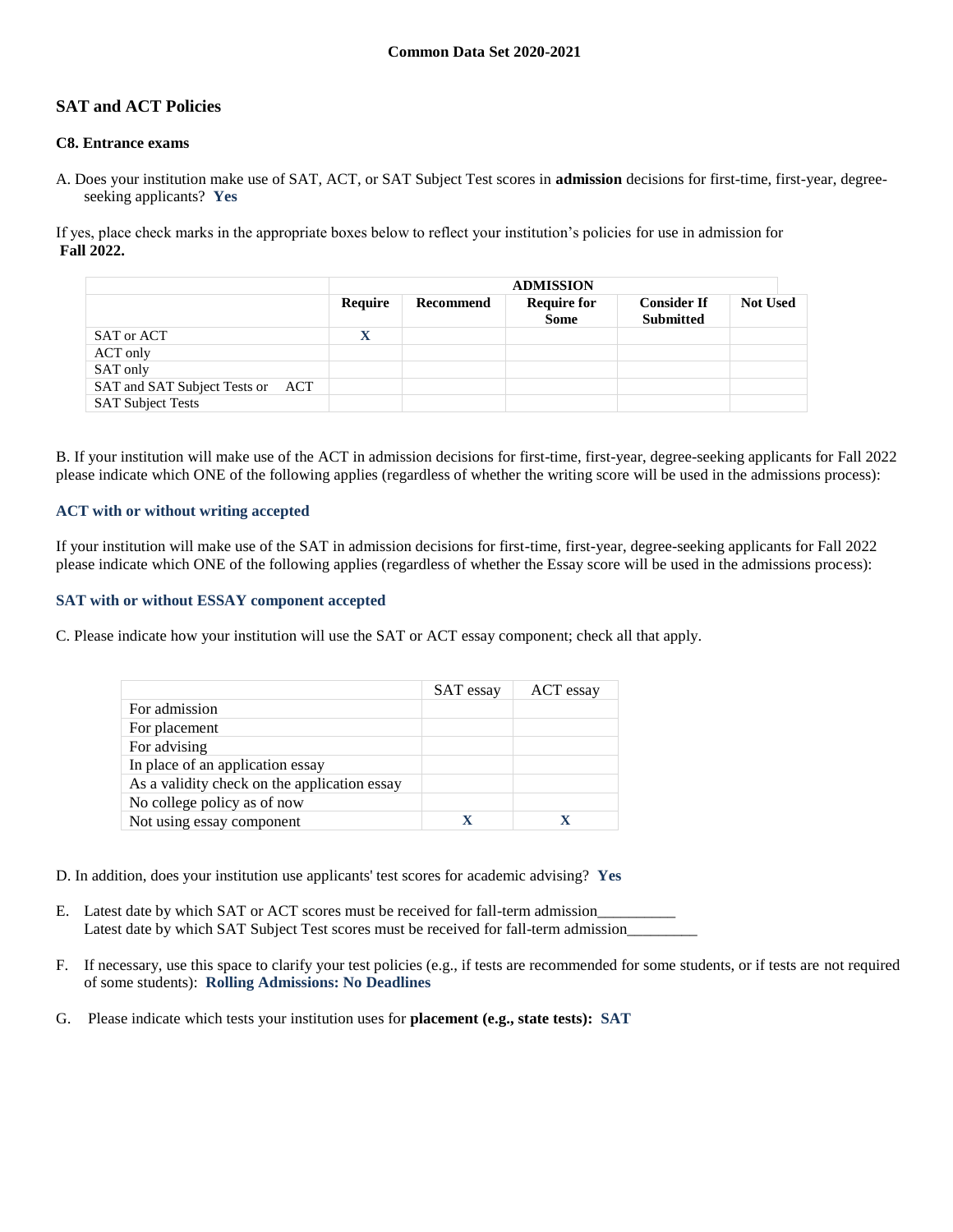## **Freshman Profile**

Provide information for **ALL enrolled, degree-seeking, full-time and part-time, first-time, first-year (freshman) students** enrolled in Fall 2019, including students who began studies during summer, international students/nonresident aliens, and students admitted under special arrangements.

**C9. Percent and number of first-time, first-year (freshman) students enrolled in Fall 2020 who submitted national standardized (SAT/ACT) test scores.** Include information for **ALL enrolled, degree-seeking, first-time, first-year (freshman) students who submitted test scores**. Do not include partial test scores (e.g., mathematics scores but not critical reading for a category of students) or combine other standardized test results (such as TOEFL) in this item. Do not convert SAT scores to ACT scores and vice versa.

| Percent submitting SAT scores | <b>59%</b> | Number submitting SAT scores | 345 |
|-------------------------------|------------|------------------------------|-----|
| Percent submitting ACT scores | $37\%$     | Number submitting ACT scores | 215 |

For each assessment listed below, report the score that represents the  $25<sup>th</sup>$  percentile (the score that 25 percent of the freshman population scored at or below) and the 75<sup>th</sup> percentile score (the score that 25 percent scored at or above).

| Assessment                                       | 25th Percentile<br><b>Score</b> | <b>75th Percentile</b><br>Score |
|--------------------------------------------------|---------------------------------|---------------------------------|
| <b>SAT</b> Composite                             | 1030                            | 1200                            |
| <b>SAT Evidence-Based</b><br>Reading and Writing | 520                             | 610                             |
| <b>SAT Math</b>                                  | 510                             | 600                             |
| <b>ACT</b> Composite                             | 21                              | 26                              |
| <b>ACT Math</b>                                  | 19                              | 25                              |
| <b>ACT</b> English                               | 20                              | 25                              |

Percent of first-time, first-year (freshman) students with scores in each range:

| Score   | <b>SAT Evidence-Based</b>  | <b>SAT Math</b> |
|---------|----------------------------|-----------------|
| Range   | <b>Reading and Writing</b> |                 |
| 700-800 | 3%                         | 5%              |
| 600-699 | 27%                        | 22%             |
| 500-599 | 54%                        | 56%             |
| 400-499 | 16%                        | 17%             |
| 300-399 | $0\%$                      | $0\%$           |
| 200-299 | $0\%$                      | $0\%$           |
|         | 100%                       | 100%            |

| Score Range | <b>SAT Composite</b> |
|-------------|----------------------|
| 1400-1600   | 4%                   |
| 1200-1399   | 23%                  |
| 1000-1199   | 59%                  |
| 800-999     | 14%                  |
| 600-799     | $0\%$                |
| 400-599     | $0\%$                |
|             | 100\%                |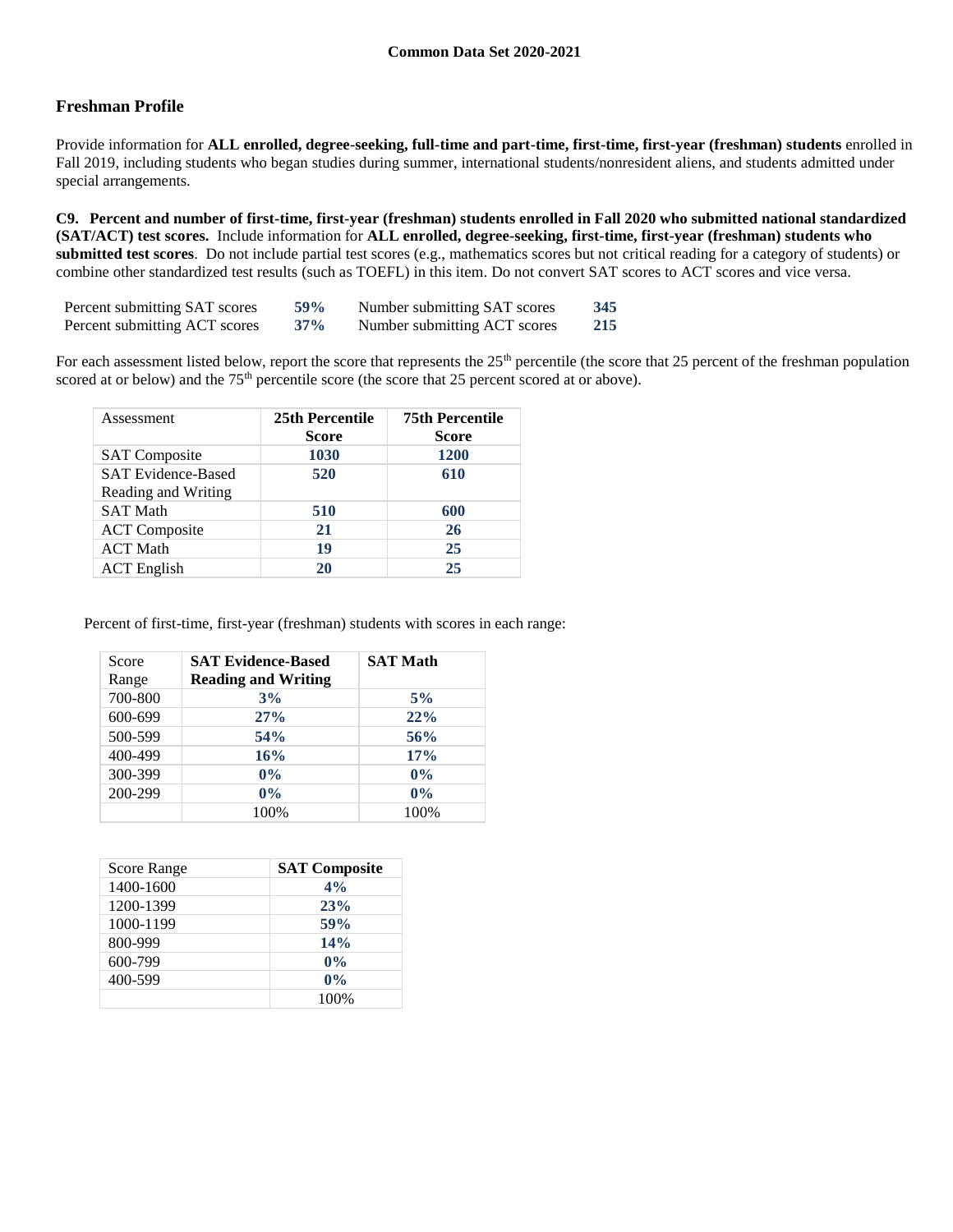| <b>Score Range</b> | ACT<br>Composite | <b>ACT English</b> | <b>ACT Math</b> |
|--------------------|------------------|--------------------|-----------------|
| 30-36              | $7\%$            | 10%                | 5%              |
| 24-29              | 40%              | 31%                | 39%             |
| 18-23              | 53%              | 48%                | 41%             |
| $12 - 17$          | $0\%$            | $11\%$             | 15%             |
| $6 - 11$           | $0\%$            | $0\%$              | $0\%$           |
| Below 6            | $0\%$            | $0\%$              | $0\%$           |
|                    | 100%             | 100%               | 100%            |

#### **C10. Percent of all degree-seeking, first-time, first-year (freshman) students who had high school class rank within each of the following ranges (report information for those students from whom you collected high school rank information).**

| Percent in top tenth of high school graduating class         | 10%    |                                     |
|--------------------------------------------------------------|--------|-------------------------------------|
| Percent in top quarter of high school graduating class       | $32\%$ |                                     |
| Percent in top half of high school graduating class          | 63%    | $\{$ Top half + bottom half = 100%. |
| Percent in bottom half of high school graduating class       | 37%    |                                     |
| Percent in bottom quarter of high school graduating class 9% |        |                                     |

Percent of total first-time, first-year (freshman) students who submitted high school class rank: **80%**

#### **C11. Percentage of all enrolled, degree-seeking, first-time, first-year (freshman) students who had high school grade-point averages within each of the following ranges (using 4.0 scale). Report information only for those students from whom you collected high school GPA.**

| Percent who had GPA of 4.0                | 36%   |
|-------------------------------------------|-------|
| Percent who had GPA of 3.75 and 3.99      | 16%   |
| Percent who had GPA between 3.50 and 3.74 | 17%   |
| Percent who had GPA between 3.25 and 3.49 | 15%   |
| Percent who had GPA between 3.00 and 3.24 | 10%   |
| Percent who had GPA between 2.50 and 2.99 | 6%    |
| Percent who had GPA between 2.0 and 2.49  | $0\%$ |
| Percent who had GPA between 1.0 and 1.99  | $0\%$ |
| Percent who had GPA below 1.0             | $0\%$ |
|                                           |       |

## **C12. Average high school GPA of all degree-seeking, first-time, first-year (freshman) students who submitted GPA: 3.81**

Percent of total first-time, first-year (freshman) students who submitted high school GPA: **100%**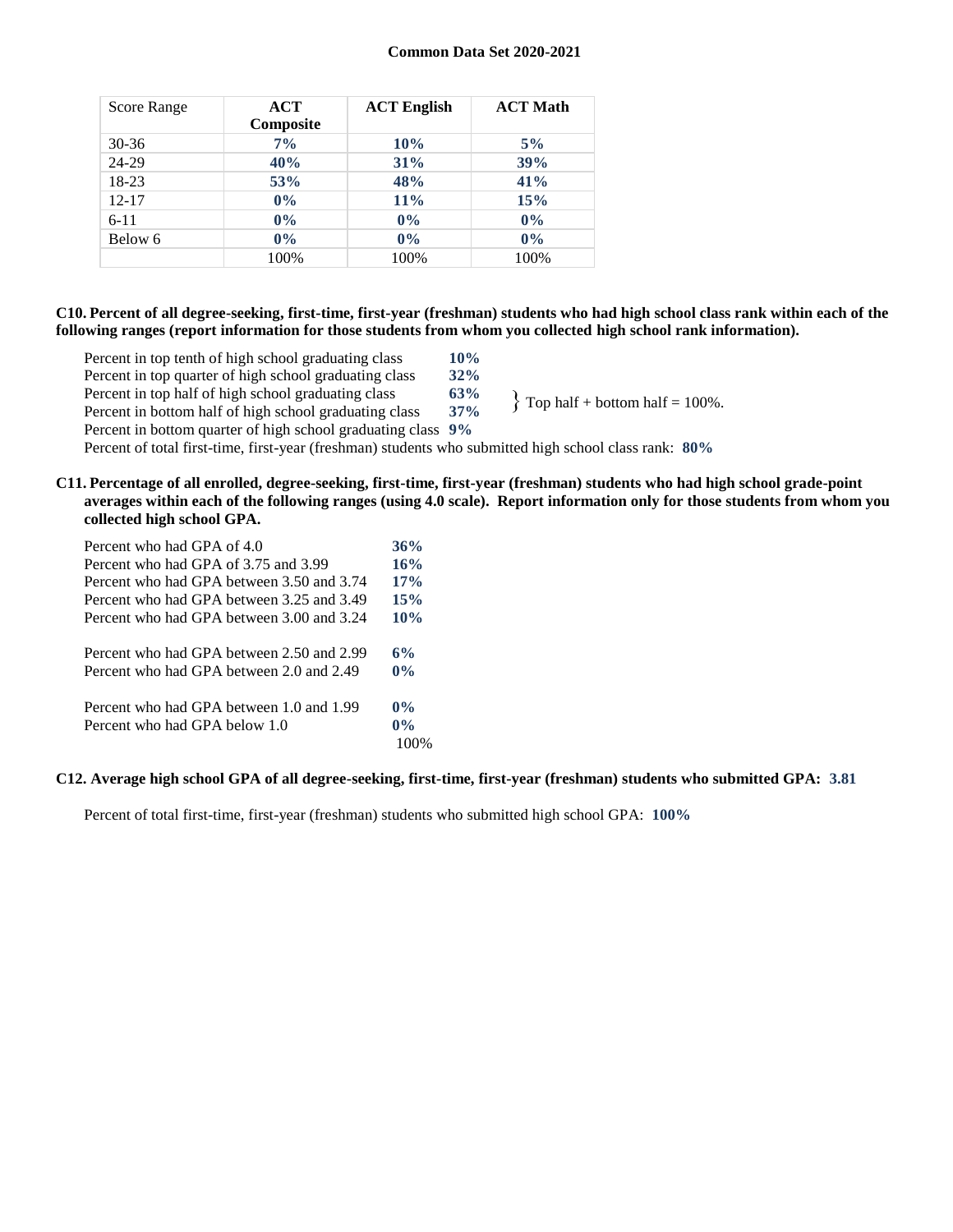## **Admission Policies**

### **C13. Application fee**

| Does your institution have an application fee?       | <b>Yes</b> |
|------------------------------------------------------|------------|
| Amount of application fee:                           | \$40       |
| Can it be waived for applicants with financial need? | <b>Yes</b> |

**If you have an application fee and an on-line application option, please indicate policy for students who apply on-line: Same fee**

**Can on-line application fee be waived for applicants with financial need? No**

#### **C14. Application closing date**

Does your institution have an application closing date? **No**

#### **C15. Are first-time, first-year students accepted for terms other than the fall? No**

#### **C16. Notification to applicants of admission decision sent** *(fill in one only)*

On a rolling basis beginning (date): **July 15**

#### **C17. Reply policy for admitted applicants** *(fill in one only)*

Must reply by (date): **May 1** Amount of housing deposit: **\$300** Refundable if student does not enroll? **X** Yes, in full **by May 1**

**C18. Deferred admission:** Does your institution allow students to postpone enrollment after admission? **No**

**C19. Early admission of high school students:** Does your institution allow high school students to enroll as full-time, first-time, firstyear (freshman) students one year or more before high school graduation? **No**

#### **Early Decision and Early Action Plans**

- **C21. Early decision:** Does your institution offer an early decision plan (an admission plan that permits students to apply and be notified of an admission decision well in advance of the regular notification date and that asks students to commit to attending if accepted) for first-time, first-year (freshman) applicants for fall enrollment? **No**
- **C22. Early action:** Do you have a nonbinding early action plan whereby students are notified of an admission decision well in advance of the regular notification date but do not have to commit to attending your college? **No**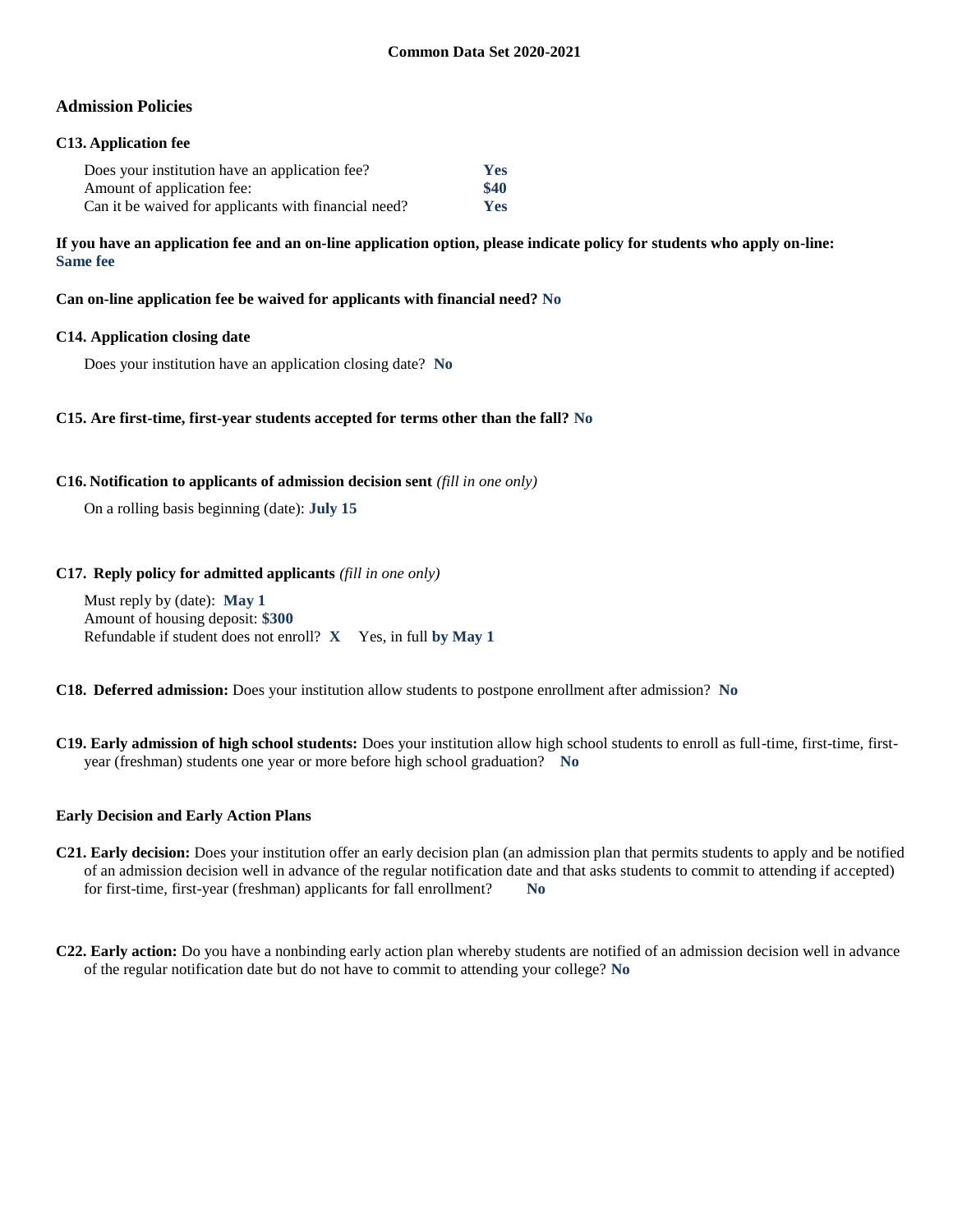## **D. TRANSFER ADMISSION**

## **Fall Applicants**

- **D1.** Does your institution enroll transfer students? **Yes** If yes, may transfer students earn advanced standing credit by transferring credits earned from course work completed at other colleges/universities? **Yes**
- **D2.** Provide the number of students who applied, were admitted, and enrolled as degree-seeking transfer students in Fall 2020.

|       | <b>Applicants</b> | <b>Admitted Applicants</b> | <b>Enrolled Applicants</b> |
|-------|-------------------|----------------------------|----------------------------|
| Men   | 311               | 159                        | 86                         |
| Women | 96                | 47                         | 30                         |
| Total | 407               | 206                        | 116                        |

#### **Application for Admission**

- **D3.** Indicate terms for which transfers may enroll: **Fall**
- **D4.** Must a transfer applicant have a minimum number of credits completed or else must apply as an entering freshman? **Yes** If yes, what is the minimum number of credits and the unit of measure? **24 semester hours**

 $\_$  ,  $\_$  ,  $\_$  ,  $\_$  ,  $\_$  ,  $\_$  ,  $\_$  ,  $\_$  ,  $\_$  ,  $\_$  ,  $\_$  ,  $\_$  ,  $\_$  ,  $\_$  ,  $\_$  ,  $\_$  ,  $\_$  ,  $\_$  ,  $\_$  ,  $\_$  ,  $\_$  ,  $\_$  ,  $\_$  ,  $\_$  ,  $\_$  ,  $\_$  ,  $\_$  ,  $\_$  ,  $\_$  ,  $\_$  ,  $\_$  ,  $\_$  ,  $\_$  ,  $\_$  ,  $\_$  ,  $\_$  ,  $\_$  , \_\_\_\_\_\_\_\_\_\_\_\_\_\_\_\_\_\_\_\_\_\_\_\_\_\_\_\_\_\_\_\_\_\_\_\_\_\_\_\_\_\_\_\_\_\_\_\_\_\_\_\_\_\_\_\_\_\_\_\_\_\_\_\_\_\_\_\_\_\_\_\_\_\_\_\_\_\_\_\_\_\_\_\_\_\_\_\_\_\_\_

**D5.** Indicate all items required of transfer students to apply for admission:

|                                                         | <b>Required</b><br>of All | Recommended<br>of All | Recommended<br>of Some | <b>Required of</b><br><b>Some</b> | Not required |
|---------------------------------------------------------|---------------------------|-----------------------|------------------------|-----------------------------------|--------------|
| High school transcript                                  | X                         |                       |                        |                                   |              |
| College transcript $(s)$                                |                           |                       |                        |                                   |              |
| Essay or personal statement                             |                           |                       |                        |                                   |              |
| Interview                                               |                           | X                     |                        |                                   |              |
| Standardized test scores                                |                           |                       |                        |                                   |              |
| Statement of good standing<br>from prior institution(s) |                           |                       |                        |                                   |              |

- **D6.** If a minimum high school grade point average is required of transfer applicants, specify (on a 4.0 scale): **2.0**
- **D7**. If a minimum college grade point average is required of transfer applicants, specify (on a 4.0 scale): **2.0**
- **D8**. List any other application requirements specific to transfer applicants: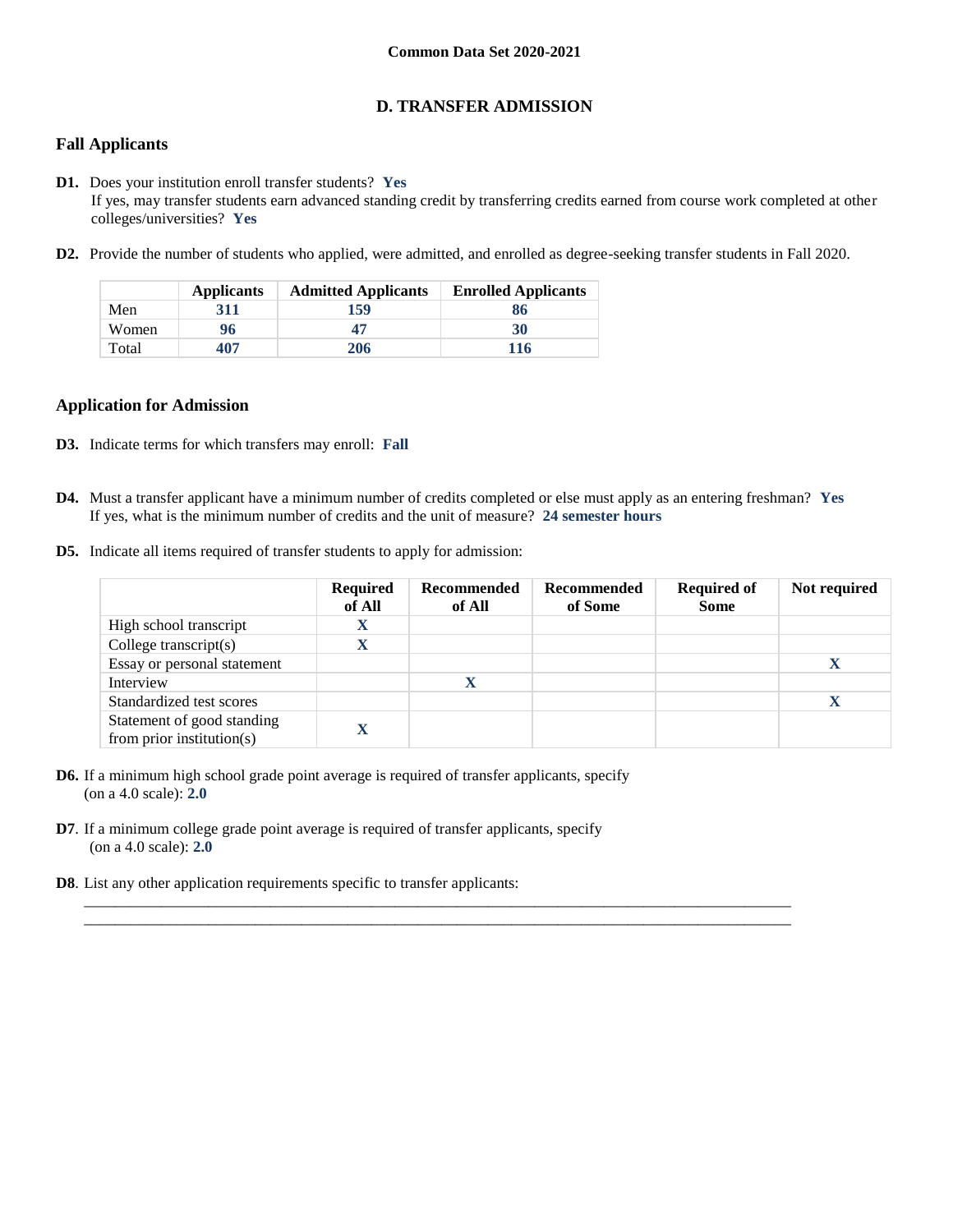**D9.** List application priority, closing, notification, and candidate reply dates for transfer students. If applications are reviewed on a continuous or rolling basis, place a check mark in the "Rolling admission" column.

|        | <b>Priority Date</b> | <b>Closing Date</b> | <b>Notification Date</b> | <b>Reply Date</b> | <b>Rolling</b><br><b>Admission</b> |
|--------|----------------------|---------------------|--------------------------|-------------------|------------------------------------|
| Fall   |                      |                     |                          |                   | X                                  |
| Winter |                      |                     |                          |                   |                                    |
| Spring |                      |                     |                          |                   |                                    |
| Summer |                      |                     |                          |                   |                                    |

- **D10.** Does an open admission policy, if reported, apply to transfer students? **No**
- **D11**. Describe additional requirements for transfer admission, if applicable:

#### **Transfer Credit Policies**

- **D12.** Report the lowest grade earned for any course that may be transferred for credit: **C**
- **D13.** Maximum number of credits or courses that may be transferred from a two-year institution: Number \_\_\_\_\_\_ Unit type \_\_\_\_\_\_\_\_\_\_\_\_
- **D14**. Maximum number of credits or courses that may be transferred from a four-year institution: Number Unit type
- **D15.** Minimum number of credits that transfers must complete at your institution to earn an associate degree: **N/A**
- **D16.** Minimum number of credits that transfers must complete at your institution to earn a bachelor's degree: **(see D17)**

\_\_\_\_\_\_\_\_\_\_\_\_\_\_\_\_\_\_\_\_\_\_\_\_\_\_\_\_\_\_\_\_\_\_\_\_\_\_\_\_\_\_\_\_\_\_\_\_\_\_\_\_\_\_\_\_\_\_\_\_\_\_\_\_\_\_\_\_\_\_\_\_\_\_\_\_\_\_\_\_\_\_\_\_\_\_\_\_\_ \_\_\_\_\_\_\_\_\_\_\_\_\_\_\_\_\_\_\_\_\_\_\_\_\_\_\_\_\_\_\_\_\_\_\_\_\_\_\_\_\_\_\_\_\_\_\_\_\_\_\_\_\_\_\_\_\_\_\_\_\_\_\_\_\_\_\_\_\_\_\_\_\_\_\_\_\_\_\_\_\_\_\_\_\_\_\_\_\_

**D17.** Describe other transfer credit policies:

**A transfer student must have completed a minimum of two semesters as a full-time student and must have accumulated a minimum of 24 hours of credit, maintaining a GPA of at least 2.0 (on a 4.0 scale) on courses equivalent to those offered at The Citadel.**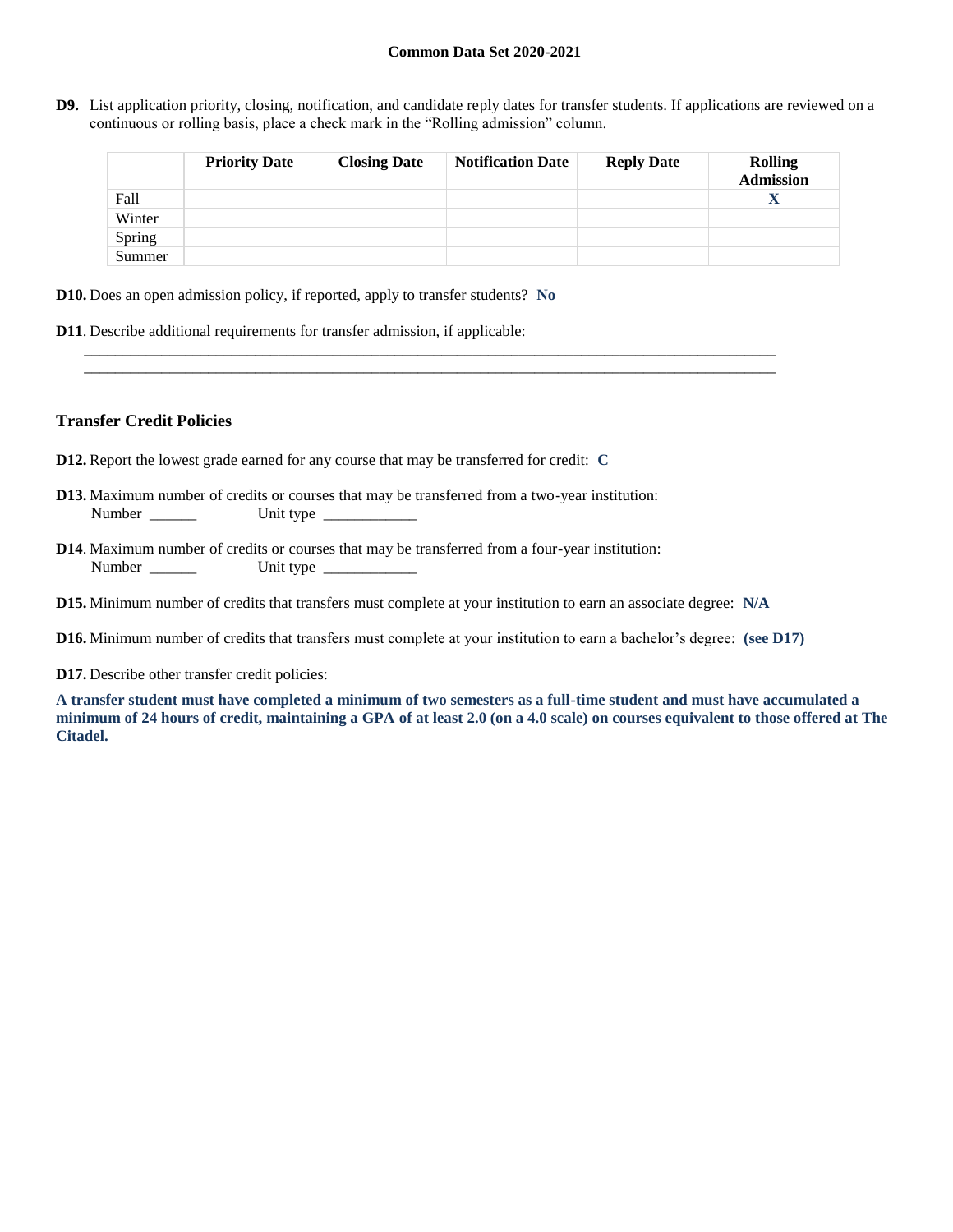## **Military Service Transfer Credit Policies**

**D18.** Does your institution accept the following military/veteran transfer credits:

| American Council on Education (ACE)             | Yes        |
|-------------------------------------------------|------------|
| College Level Examination Program (CLEP)        | <b>Yes</b> |
| <b>DANTES Subject Standardized Tests (DSST)</b> | <b>Yes</b> |

**D19.** Maximum number of credits or courses that may be transferred based on military education evaluated by the American Council on Education (ACE):

Number \_\_\_\_\_\_ Unit type \_\_\_\_\_\_\_\_\_\_\_\_

**D20.** Maximum number of credits or courses that may be transferred based on Department of Defense supported prior learning assessments (College Level Examination Program (CLEP) or DANTES Subject Standardized Tests (DSST)):

Number \_\_\_\_\_\_ Unit type \_\_\_\_\_\_\_\_\_\_\_\_

**D21.** Are the military/veteran credit transfer policies published on your website? **Yes**

If yes, please provide the URL where the policy can be located:

<http://www.citadel.edu/root/registrar-approved-college-transfer-credits/military-coursework-policy>

**D22**. Describe other military/veteran transfer credit policies unique to your institution: **1. The Citadel will follow the American Council of Education (ACE) Guide to the Evaluation of Educational Experiences in the Armed Services.**

**2. Official transcripts received from Joint Services Transcripts, Community College of the Air Force and Air University will be evaluated for lower-level and upper-level credit for military training and coursework.**

**3. Repeated/duplicated military training and coursework will not be posted. The determination of repeat/duplicate credit will be based on the ACE guide number for the course.**

**4. Transfer credit from military coursework is evaluated by the Registrar's Office for undergraduate programs only. Graduate students should contact their academic advisor regarding graduate-level credit listed on Joint Services Transcripts.**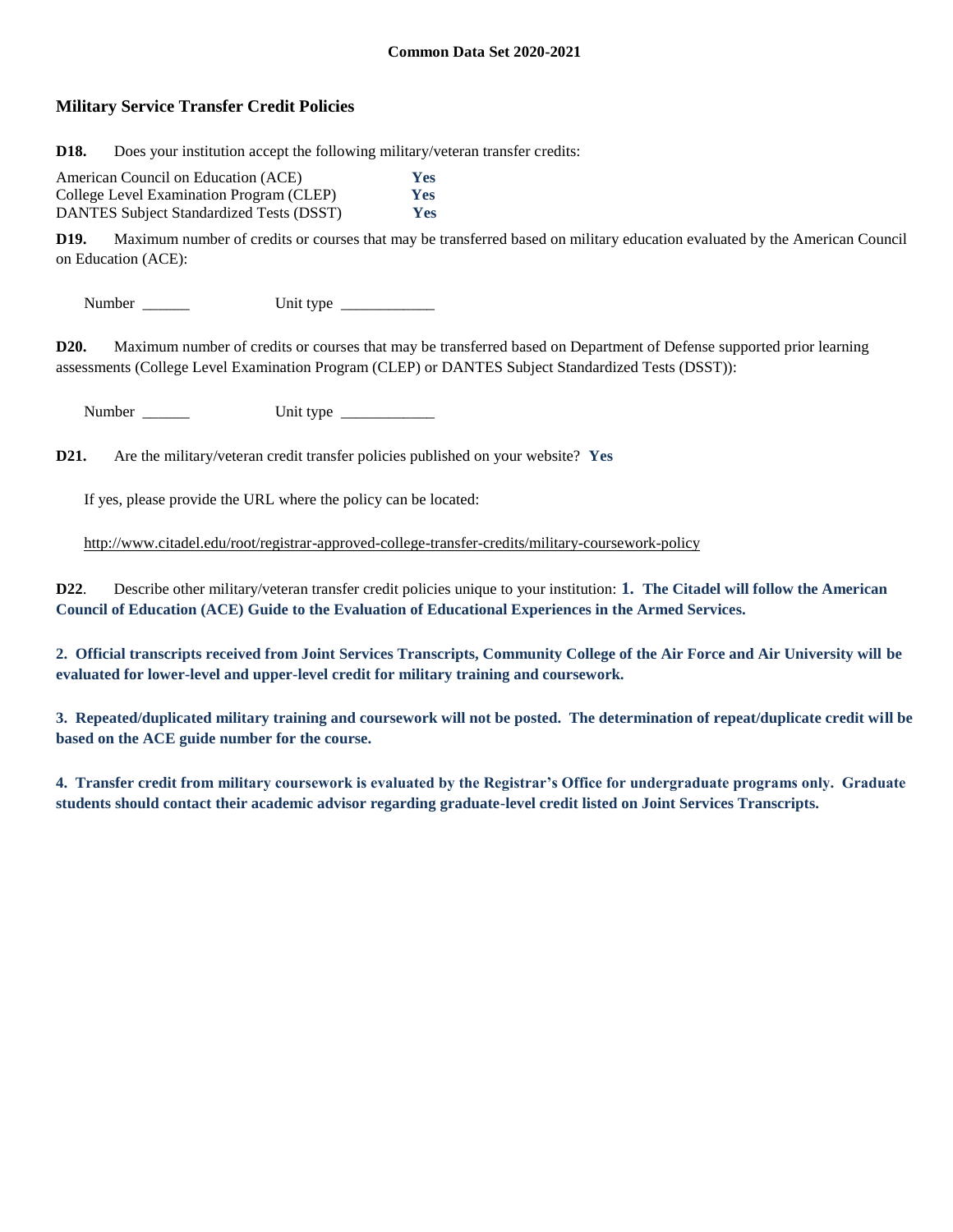# **E. ACADEMIC OFFERINGS AND POLICIES**

**E1. Special study options:** Identify those programs available at your institution. Refer to the glossary for definitions.

| <b>Cooperative education program</b>      | <b>Independent study</b>             |
|-------------------------------------------|--------------------------------------|
| <b>Distance learning</b>                  | <b>Internships</b>                   |
| Double major                              | <b>Study abroad</b>                  |
| <b>English as a Second Language (ESL)</b> | <b>Teacher certification program</b> |
| <b>Honors</b> program                     |                                      |

## **E3. Areas in which all or most students are required to complete some course work prior to graduation:**

| <b>Computer literacy</b>               | <b>Mathematics</b>                |
|----------------------------------------|-----------------------------------|
| <b>English (including composition)</b> | Sciences (biological or physical) |
| <b>Foreign languages</b>               | <b>Social science</b>             |
| <b>History</b>                         |                                   |
| <b>Other: ROTC, Leadership</b>         |                                   |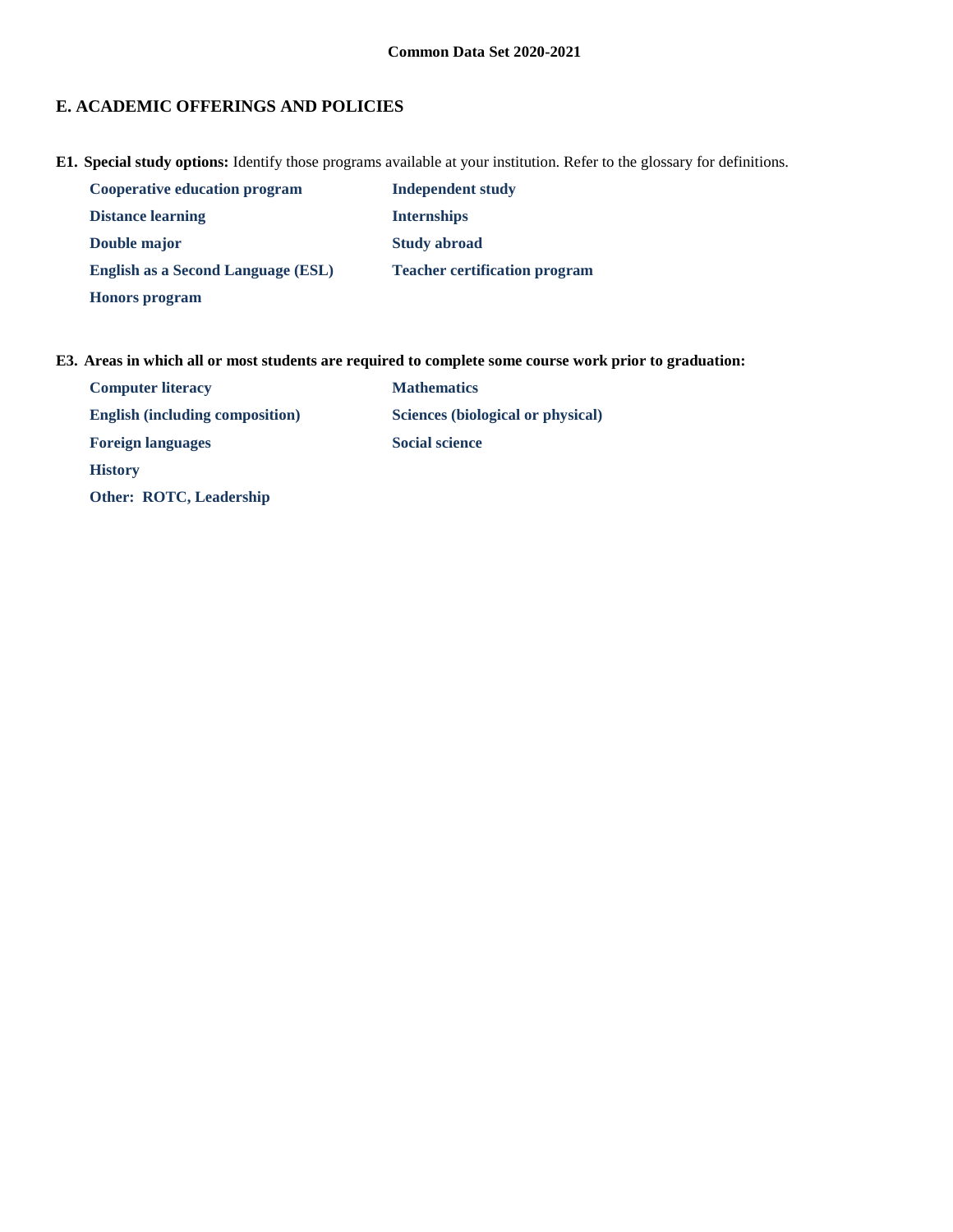## **F. STUDENT LIFE**

**F1. Percentages of first-time, first-year (freshman) degree-seeking students and degree-seeking undergraduates enrolled in Fall 2020 who fit the following categories:**

|                                                                      | First-time, first-year | Undergraduates |
|----------------------------------------------------------------------|------------------------|----------------|
|                                                                      | (freshman) students    |                |
| Percent who are from out of state (exclude international/nonresident |                        |                |
| aliens from the numerator and denominator)                           | 35%                    | 32%            |
| Percent of men who join fraternities                                 | $0\%$                  | $0\%$          |
| Percent of women who join sororities                                 | $0\%$                  | $0\%$          |
| Percent who live in college-owned, -operated, or -affiliated housing | $100\%$                | $100\%$        |
| Percent who live off campus or commute                               | $0\%$                  | $0\%$          |
| Percent of students age 25 and older                                 | $0\%$                  | $11\%$         |
| Average age of full-time students                                    | 18                     | 21             |
| Average age of all students (full- and part-time)                    | 18                     | 21             |

**F2. Activities offered** Identify those programs available at your institution.

**Campus Ministries Choral groups Concert band International Student Organization Literary magazine Marching band Pep band Student government Student newspaper Yearbook**

**F3. ROTC** (program offered in cooperation with Reserve Officers' Training Corps)

Army ROTC is offered: **On campus**

Naval ROTC is offered: **On campus**

Air Force ROTC is offered: **On campus**

**F4. Housing:** Check all types of college-owned, -operated, or -affiliated housing available for undergraduates at your institution.

**Coed dorms**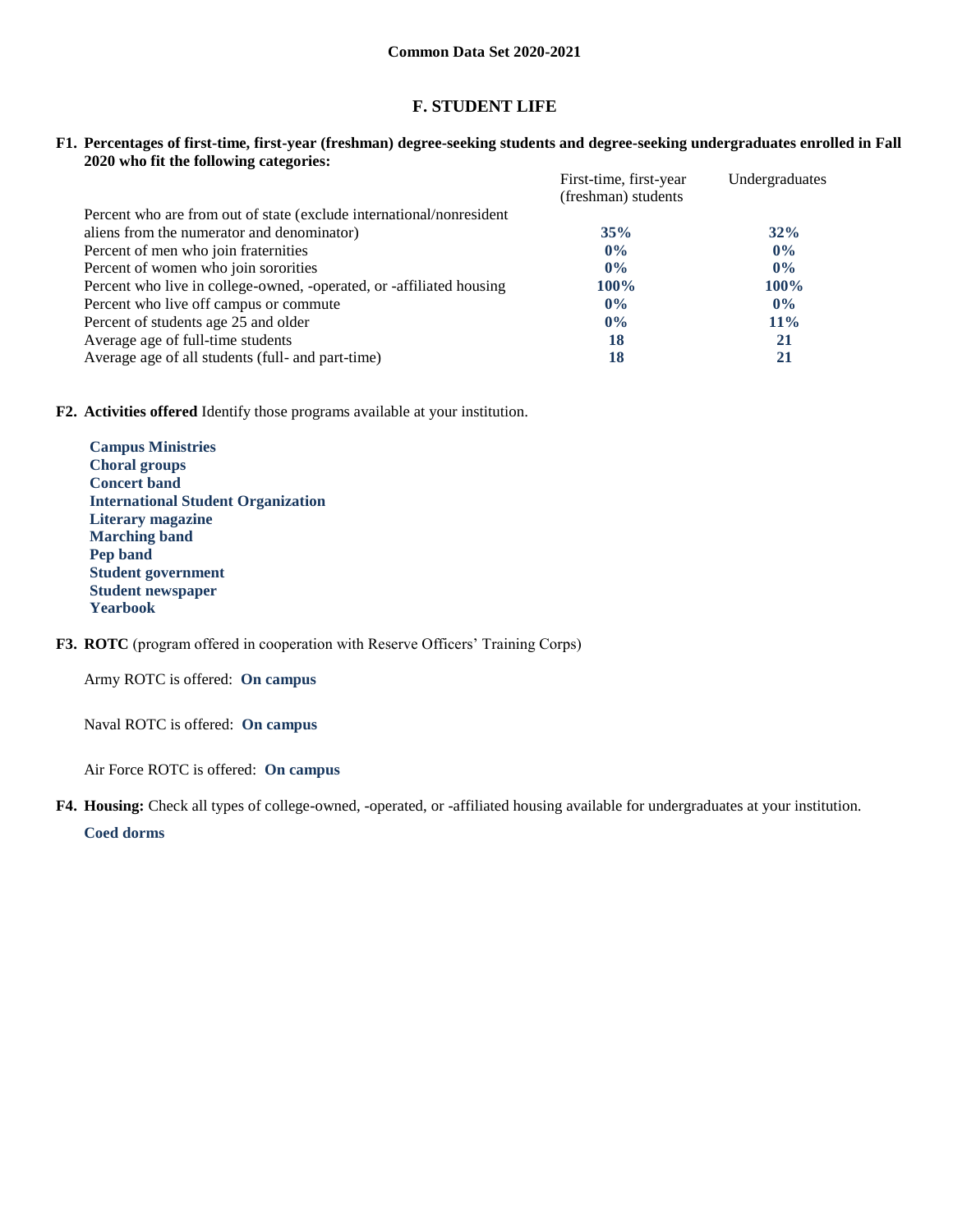## **G. ANNUAL EXPENSES**

#### **G0. Please provide the URL of your institution's net price calculator:** http://www.citadel.edu/root/net-price-calculator

#### **G1. Undergraduate full-time tuition, required fees, room and board**

List the typical tuition, required fees, and room and board for a full-time undergraduate student for the FULL 2021-2022 academic year (30 semester hours or 45 quarter hours for institutions that derive annual tuition by multiplying credit hour cost by number of credits). A full academic year refers to the period of time generally extending from September to June; usually equated to two semesters, two trimesters, three quarters, or the period covered by a four-one-four plan. Room and board is defined as double occupancy and 19 meals per week or the maximum meal plan. **Required fees** include only charges that all full-time students must pay that are *not* included in tuition (e.g., registration, health, or activity fees.) Do *not* include optional fees (e.g., parking, laboratory use).

|                             | <b>ESTIMATED</b>  |                       |  |  |
|-----------------------------|-------------------|-----------------------|--|--|
|                             | <b>FIRST-YEAR</b> | <b>UNDERGRADUATES</b> |  |  |
| PUBLIC INSTITUTION          |                   |                       |  |  |
| <b>Tuition and Fees:</b>    | \$14,288          | \$14,128              |  |  |
| In-district:                |                   |                       |  |  |
| In-state (out-of-district): | \$14,288          | \$14,128              |  |  |
| Out-of-state:               | \$37,544          | \$37,384              |  |  |
| <b>NONRESIDENT ALIEN:</b>   |                   |                       |  |  |
| <b>Tuition and Fees:</b>    | \$37,544          | \$37,384              |  |  |
|                             |                   |                       |  |  |
| <b>ROOM AND BOARD:</b>      | \$7,968           | \$7,968               |  |  |
| (on-campus)                 |                   |                       |  |  |

- **G2. Number of credits per term a student can take for the stated full-time tuition 22**
- **G3. Do tuition and fees vary by year of study (e.g., sophomore, junior, senior)?**
- **G4. Do tuition and fees vary by undergraduate instructional program?**
- **G5. Provide the estimated expenses for a typical full-time undergraduate student:**

|                     | <b>ESTIMATED</b>             |                                                           |  |  |
|---------------------|------------------------------|-----------------------------------------------------------|--|--|
|                     | <b>Residents</b><br>(Cadets) | Commuters – not living at home<br>(Evening Undergraduate) |  |  |
| Books and supplies: | \$8,144 (freshmen)           | \$892                                                     |  |  |
| Room and Board:     |                              | \$19,408                                                  |  |  |
| Transportation:     | \$2,013                      | \$2,632                                                   |  |  |
| Other expenses:     | \$2,037                      | \$4,813                                                   |  |  |

## **G6. Undergraduate per-credit-hour charges (tuition only):**

|                                     | <b>ESTIMATED</b> |
|-------------------------------------|------------------|
| PUBLIC INSTITUTIONS<br>In-district: | \$503            |
| In-state (out-of-district):         | \$503            |
| Out-of-state:                       | \$950            |
| NONRESIDENT ALIENS                  | \$950            |
| <b>ONLINE:</b>                      | \$500            |
|                                     |                  |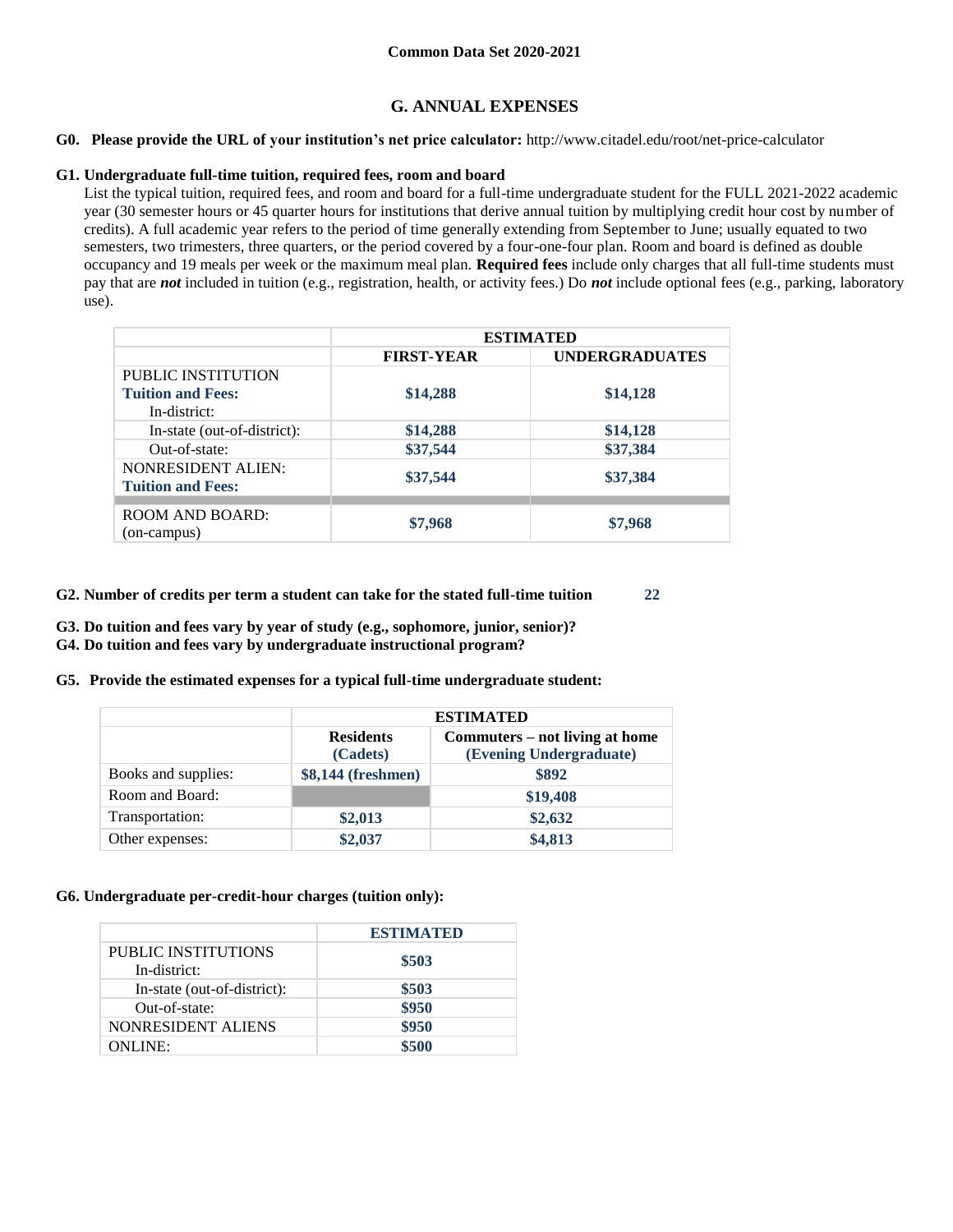## **H. FINANCIAL AID**

### **Aid Awarded to Enrolled Undergraduates**

**H1.** Enter total dollar amounts **awarded** to enrolled full-time and less than full-time degree-seeking undergraduates **(using the same cohort reported in CDS Question B1, "total degree-seeking" undergraduates)** in the following categories. (Note: If the data being reported are final figures for the 2018-2019 academic year (see the next item below), use the 2019-2020 academic year's CDS Question B1 cohort.) Include aid awarded to international students (i.e., those not qualifying for federal aid). **Aid that is non-needbased but that was used to meet need should be reported in the need-based aid column. (For a suggested order of precedence in assigning categories of aid to cover need, see the entry for "non-need-based scholarship or grant aid" on the last page of the definitions section.)**

Indicate the academic year for which data are reported for **items H1**, **H2**, **H2A**, and **H6** below: **2020-2021 estimated** 

Which needs-analysis methodology does your institution use in awarding institutional aid? **(Formerly H3) Federal methodology (FM)**

|                                                                                                                                                                                      | <b>Need-based</b><br>(Include non-need-based aid<br>use to meet need.) | Non-need-based<br>(Exclude non-need-based aid<br>use to meet need.) |
|--------------------------------------------------------------------------------------------------------------------------------------------------------------------------------------|------------------------------------------------------------------------|---------------------------------------------------------------------|
|                                                                                                                                                                                      | \$                                                                     | \$                                                                  |
| <b>Scholarships/Grants</b>                                                                                                                                                           |                                                                        |                                                                     |
| Federal                                                                                                                                                                              | \$3,089,918                                                            | \$102,036                                                           |
| State (i.e., all states, not only the state in which your<br>institution is located)                                                                                                 | \$2,906,436                                                            | \$2,119,250                                                         |
| Institutional: Endowed scholarships, annual gifts and<br>tuition funded grants, awarded by the college, excluding<br>athletic aid and tuition waivers (which are reported<br>below). | \$5,694,421                                                            | \$2,342,355                                                         |
| Scholarships/grants from external sources (e.g.,<br>Kiwanis, National Merit) not awarded by the college                                                                              | \$7,855,186                                                            | \$6,358,149                                                         |
| <b>Total Scholarships/Grants</b>                                                                                                                                                     | \$19,545,961                                                           | \$10,921,790                                                        |
| Self-Help                                                                                                                                                                            |                                                                        |                                                                     |
| Student loans from all sources (excluding parent loans)                                                                                                                              | \$11,012,822                                                           | \$4,400,118                                                         |
| Federal Work-Study                                                                                                                                                                   | \$67,433                                                               |                                                                     |
| State and other (e.g., institutional) work-<br>study/employment (Note: Excludes Federal Work-Study<br>captured above.)                                                               |                                                                        |                                                                     |
| <b>Total Self-Help</b>                                                                                                                                                               | \$11,080,255                                                           | \$4,400,118                                                         |
| <b>Parent Loans</b>                                                                                                                                                                  | \$5,170,868                                                            | \$1,384,458                                                         |
| <b>Tuition Waivers</b><br>Note: Reporting is optional. Report tuition waivers in this<br>row if you choose to report them. Do not report tuition<br>waivers elsewhere.               | \$519,084                                                              | \$311,096                                                           |
| <b>Athletic Awards</b>                                                                                                                                                               | \$2,706,800                                                            | \$2,765,816                                                         |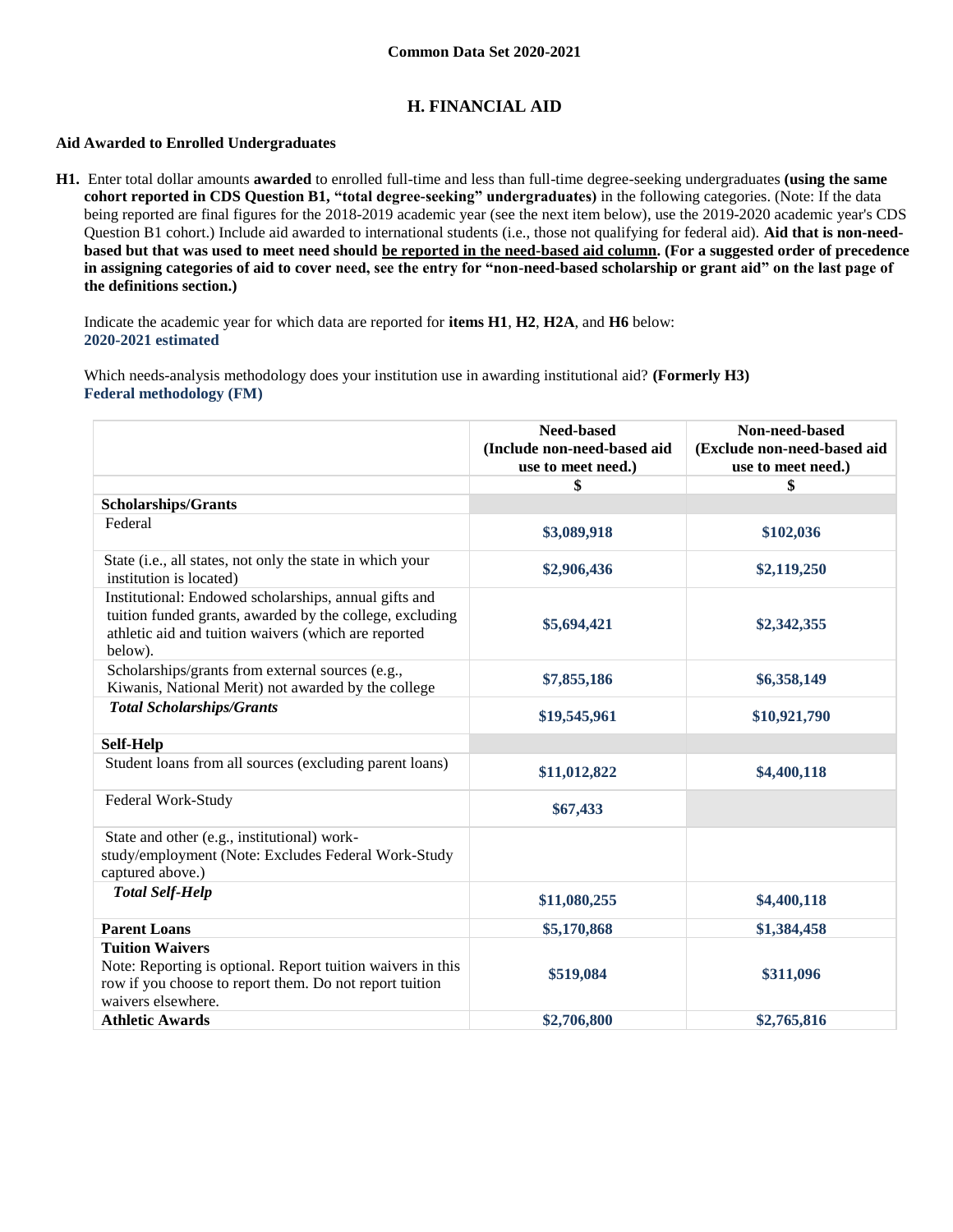**H2. Number of Enrolled Students Awarded Aid:** List the number of degree-seeking full-time and less-than-full-time undergraduates who applied for and were awarded financial aid from any source. **Aid that is non-need-based but that was used to meet need should be counted as need-based aid.** Numbers should reflect the cohort awarded the dollars reported in H1. Note: In the chart below, students may be counted in more than one row, and full-time freshmen should also be counted as full-time undergraduates.

|                  |                                                                                                                                                                                                                                                                                        | <b>First-time</b><br><b>Full-time</b><br>Freshmen | <b>Full-time</b><br>Undergrad<br>(Incl. Fresh) | <b>Less Than</b><br><b>Full-time</b><br>Undergrad |
|------------------|----------------------------------------------------------------------------------------------------------------------------------------------------------------------------------------------------------------------------------------------------------------------------------------|---------------------------------------------------|------------------------------------------------|---------------------------------------------------|
| a)               | Number of degree-seeking undergraduate students (CDS Item B1 if<br>reporting on Fall 2019 cohort)                                                                                                                                                                                      | 582                                               | 2,654                                          | 174                                               |
| b)               | Number of students in line a who applied for need-based financial aid                                                                                                                                                                                                                  | 492                                               | 1,940                                          | 86                                                |
| $\mathbf{c}$     | Number of students in line <b>b</b> who were determined to have financial need                                                                                                                                                                                                         | 347                                               | 1,408                                          | 71                                                |
| d)               | Number of students in line c who were awarded any financial aid                                                                                                                                                                                                                        | 333                                               | 1,349                                          | 57                                                |
| e)               | Number of students in line d who were awarded any need-based<br>scholarship or grant aid                                                                                                                                                                                               | 291                                               | 1,175                                          | 45                                                |
| f                | Number of students in line d who were awarded any need-based self-help<br>aid                                                                                                                                                                                                          | 252                                               | 914                                            | 43                                                |
| g)               | Number of students in line <b>d</b> who were awarded any non-need-based<br>scholarship or grant aid                                                                                                                                                                                    | 53                                                | 345                                            | $\overline{2}$                                    |
| h)               | Number of students in line <b>d</b> whose need was fully met (exclude PLUS<br>loans, unsubsidized loans, and private alternative loans)                                                                                                                                                | 66                                                | 440                                            | 6                                                 |
| $\mathbf{i}$     | On average, the percentage of need that was met of students who were<br>awarded any need-based aid. Exclude any aid that was awarded in excess<br>of need as well as any resources that were awarded to replace EFC<br>(PLUS loans, unsubsidized loans, and private alternative loans) | 52%                                               | 67%                                            | 52%                                               |
| $\mathbf{j}$     | The average financial aid package of those in line <b>d.</b> Exclude any<br>resources that were awarded to replace EFC (PLUS loans, unsubsidized<br>loans, and private alternative loans)                                                                                              | \$14,372                                          | \$19,607                                       | \$6,487                                           |
| k)               | Average need-based scholarship or grant award of those in line e                                                                                                                                                                                                                       | \$13,687                                          | \$19,212                                       | \$4,404                                           |
| $\left( \right)$ | Average need-based self-help award (excluding PLUS loans,<br>unsubsidized loans, and private alternative loans) of those in line f                                                                                                                                                     | \$3,354                                           | \$4,335                                        | \$4,343                                           |
| m)               | Average need-based loan (excluding PLUS loans, unsubsidized loans,<br>and private alternative loans) of those in line f who were awarded a need-<br>based loan                                                                                                                         | \$3,358                                           | \$4,307                                        | \$4,393                                           |

**H2A. Number of Enrolled Students Awarded Non-need-based Scholarships and Grants:** List the number of degree-seeking fulltime and less-than-full-time undergraduates who had no financial need and who were awarded institutional non-need-based scholarship or grant aid. Numbers should reflect the cohort awarded the dollars reported in H1. Note: In the chart below, students may be counted in more than one row, and full-time freshmen should also be counted as full-time undergraduates.

|          |                                                                                                                                                                                                                      | <b>First-time</b><br><b>Full-time</b><br>Freshmen | <b>Full-time</b><br>Undergrad<br>(Incl. Fresh) | <b>Less Than</b><br><b>Full-time</b><br>Undergrad |
|----------|----------------------------------------------------------------------------------------------------------------------------------------------------------------------------------------------------------------------|---------------------------------------------------|------------------------------------------------|---------------------------------------------------|
| n)       | Number of students in line <b>a</b> who had no financial need and who were<br>awarded institutional non-need-based scholarship or grant aid (exclude<br>those who were awarded athletic awards and tuition benefits) | 158                                               | 677                                            | 5                                                 |
| $\Omega$ | Average dollar amount of institutional non-need-based scholarship and<br>grant aid awarded to students in line n                                                                                                     | \$9,567                                           | \$16,136                                       | \$3,010                                           |
| p)       | Number of students in line a who were awarded an institutional non-<br>need-based athletic scholarship or grant                                                                                                      | 76                                                | 306                                            | 3                                                 |
| q)       | Average dollar amount of institutional non-need-based athletic<br>scholarships and grants awarded to students in line <b>p</b>                                                                                       | \$21,780                                          | \$20,505                                       | \$9,397                                           |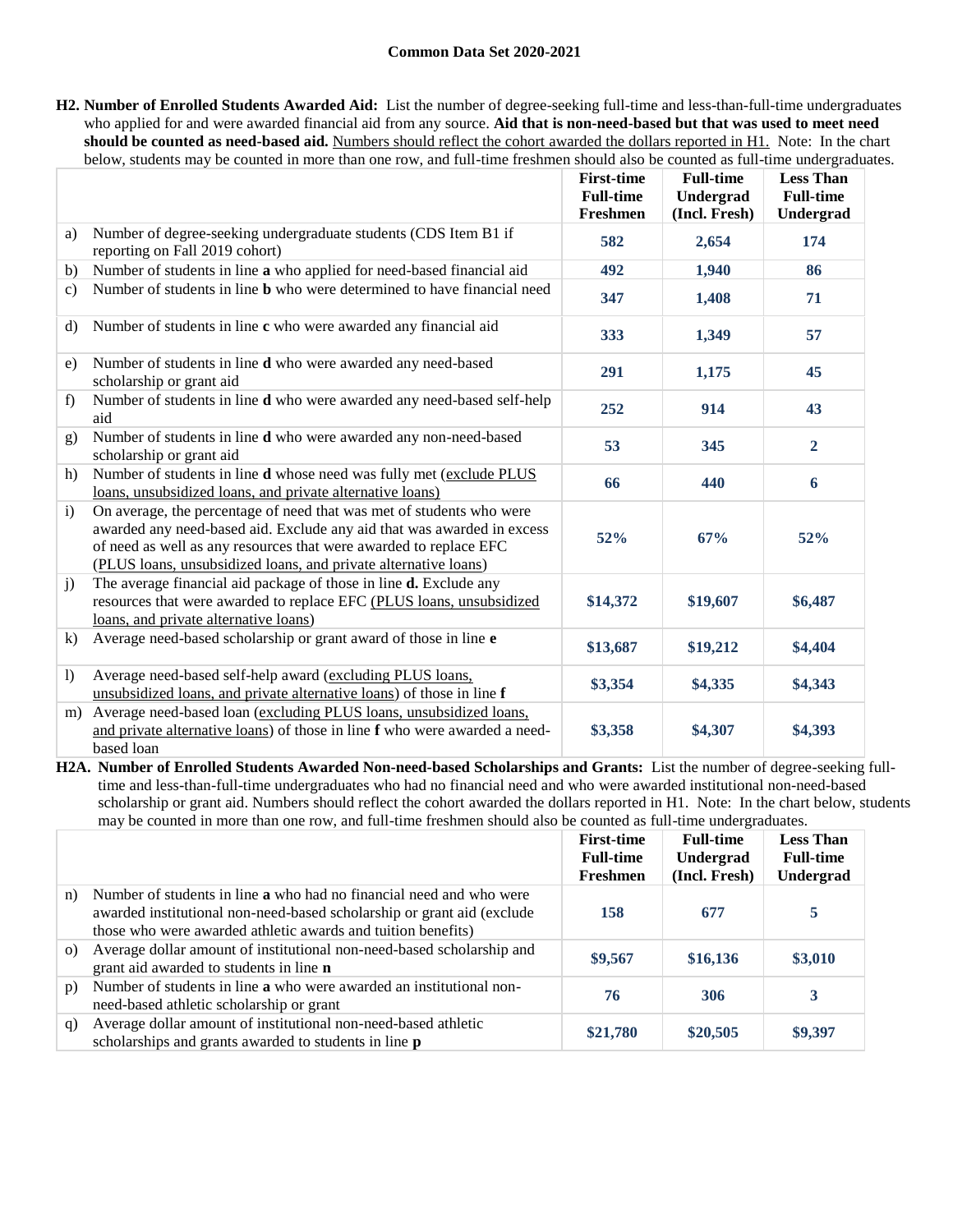Note: These are the graduates and loan types to include and exclude in order to fill out CDS H4 and H5. Include:

- \* 2020 undergraduate class: all students who started at your institution as first-time students and received a bachelor's degree between July 1, 2019 and June 30, 2020.
- \* only loans made to students who borrowed while enrolled at your institution.
- \* co-signed loans.

### Exclude:

- \* students who transferred in.
- \* money borrowed at other institutions.
- parent loans
- students who did not graduate or who graduated with another degree or certificate (but no bachelor's degree.

H4. Provide the number of students in the 2020 undergraduate class who started at your institution as first-time students and received a bachelor's degree between July 1, 2019 and June 30, 2020. Exclude students who transferred into your institution. **457**

H5. Number and percent of students in class (defined in H4 above) borrowing from federal, non-federal, and any loan sources, and the average (or mean) amount borrowed. NOTE: The "Average per-undergraduate-borrower cumulative principal borrowed," is designed to provide better information about student borrowing from federal and nonfederal (institutional, state, commercial) sources. The numbers, percentages, and averages for each row should be based only on the loan source specified for the particular row. For example, the federal loans average (row b) should only be the cumulative average of federal loans and the private loans average (row e) should only be the cumulative average of private loans.

|              | Source/Type of Loan                                                                                                                                                                                                                                          | Number in the<br>class (defined in<br>H <sub>4</sub> above) who<br>borrowed from<br>the types of loans<br>specified in the<br>first column | Percent of the<br>class (defined<br>above) who<br>borrowed from<br>the types of<br>loans specified in<br>the first<br>column (nearest<br>$1\%$ ) | Average per-undergraduate-<br>borrower cumulative principal<br>borrowed from the types of loans<br>specified in the first<br>column (nearest \$1) |
|--------------|--------------------------------------------------------------------------------------------------------------------------------------------------------------------------------------------------------------------------------------------------------------|--------------------------------------------------------------------------------------------------------------------------------------------|--------------------------------------------------------------------------------------------------------------------------------------------------|---------------------------------------------------------------------------------------------------------------------------------------------------|
| a)           | Any loan program: Federal Perkins,<br>Federal Stafford Subsidized and<br>Unsubsidized, institutional, state,<br>private loans that your institution is<br>aware of, etc. Include both Federal<br>Direct Student Loans and Federal<br>Family Education Loans. | 310                                                                                                                                        | 64%                                                                                                                                              | \$38,553                                                                                                                                          |
| b)           | Federal loan programs: Federal<br>Perkins, Federal Stafford Subsidized<br>and Unsubsidized. Include both<br>Federal Direct Student Loans and<br>Federal Family Education Loans.                                                                              | 300                                                                                                                                        | 62%                                                                                                                                              | \$20,907                                                                                                                                          |
| $\mathbf{c}$ | Institutional loan programs.                                                                                                                                                                                                                                 | $\bf{0}$                                                                                                                                   | $0\%$                                                                                                                                            | \$0                                                                                                                                               |
| d)           | State loan programs.                                                                                                                                                                                                                                         | $\mathbf{0}$                                                                                                                               | $0\%$                                                                                                                                            | \$0                                                                                                                                               |
| $\epsilon$ ) | Private student loans made by a bank<br>or lender.                                                                                                                                                                                                           | 119                                                                                                                                        | 25%                                                                                                                                              | \$47,875                                                                                                                                          |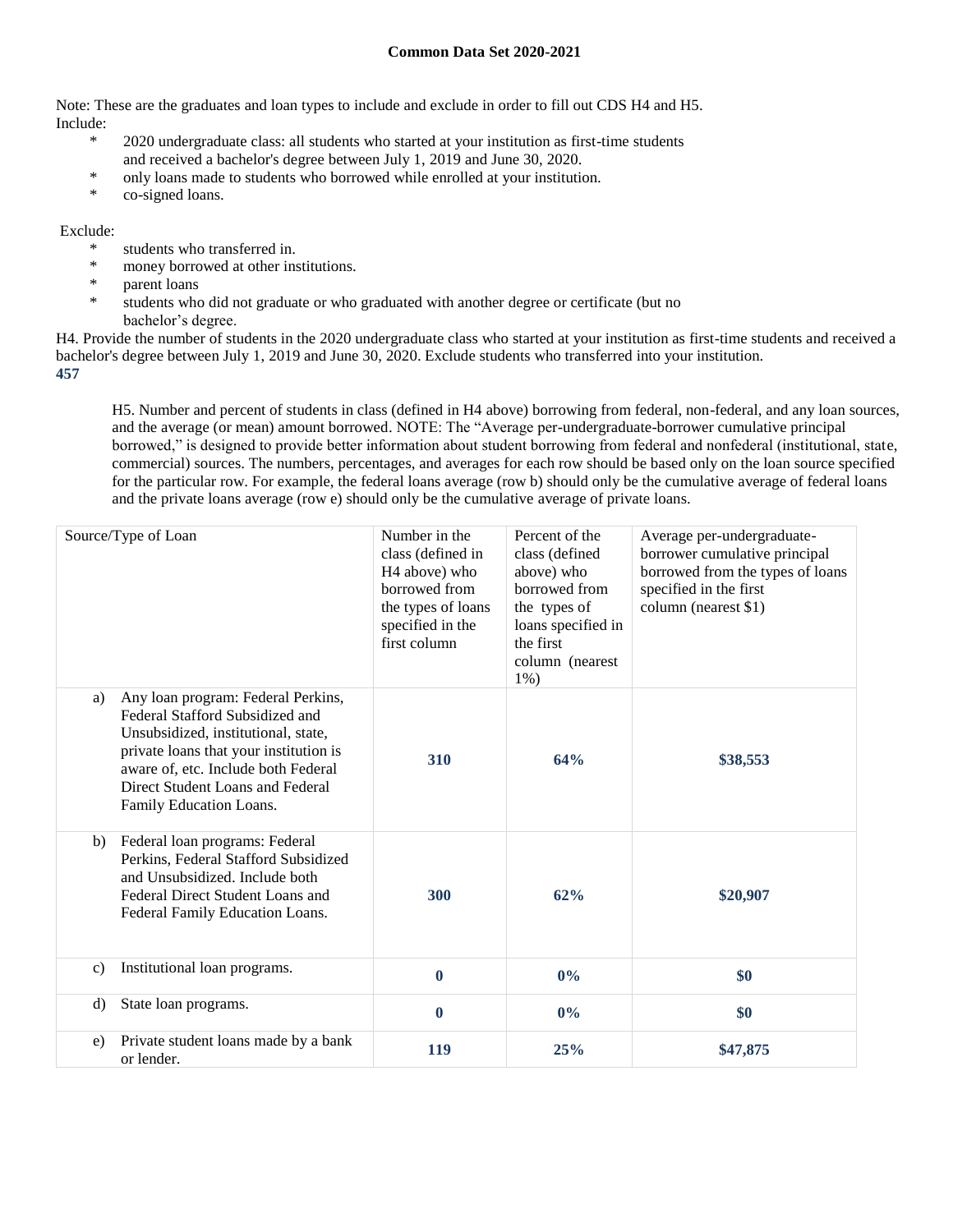**Aid to Undergraduate Degree-seeking Nonresident Aliens** (Note: Report numbers and dollar amounts for the same academic year checked in item H1.)

**H6.** Indicate your institution's policy regarding institutional scholarship and grant aid for undergraduate degree-seeking nonresident aliens:

**Institutional non-need-based scholarship or grant aid is available**

If institutional financial aid is available for undergraduate degree-seeking nonresident aliens, provide the number of undergraduate degree-seeking nonresident aliens who were awarded need-based or non-need-based aid: **3**

Average dollar amount of institutional financial aid awarded to undergraduate degree-seeking nonresident aliens: **\$35,696**

Total dollar amount of institutional financial aid awarded to undergraduate degree-seeking nonresident aliens: **\$107,089**

**H7.** Check off all financial aid forms nonresident alien first-year financial aid applicants must submit:

#### **FAFSA**

**International Student's Certification of Finances**

#### **Process for First-Year/Freshman Students**

**H8.** Check off all financial aid forms domestic first-year (freshman) financial aid applicants must submit:

#### **FAFSA**

**H9.** Indicate filing dates for first-year (freshman) students:

Priority date for filing required financial aid forms: **March 1** Deadline for filing required financial aid forms: No deadline for filing required forms (applications processed on a rolling basis): **X**

**H10.** Indicate notification dates for first-year (freshman) students (answer a or b):

a.) Students notified on or about (date): \_\_\_\_\_\_\_\_\_\_\_\_\_

b.) Students notified on a rolling basis: **Yes** If yes, starting date: **December 15**

#### **H11.** Indicate reply dates:

Students must reply by (date) **within 2 weeks of notification**.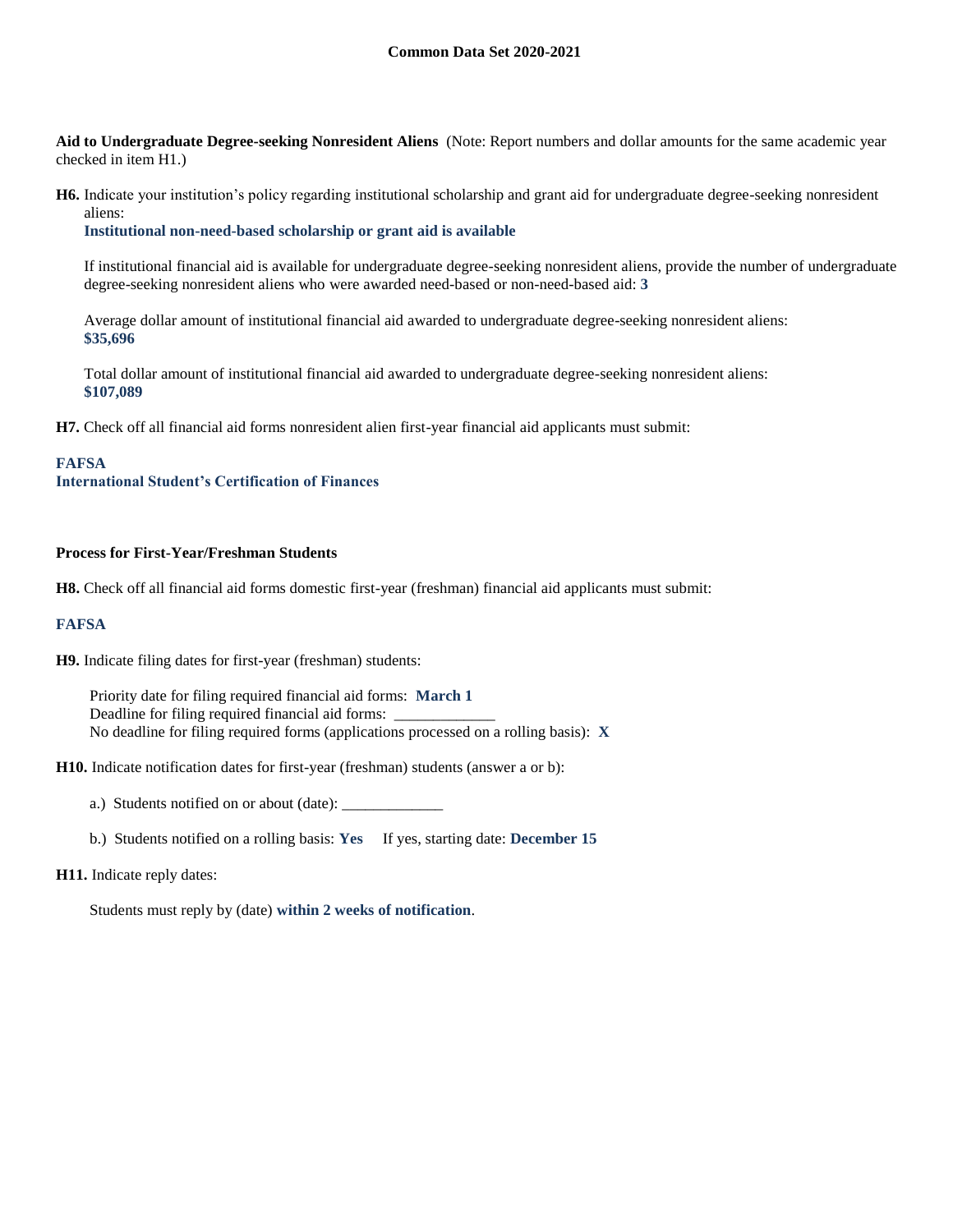## **Types of Aid Available**

Please check off all types of aid available to undergraduates at your institution:

**H12.** Loans

## FEDERAL DIRECT STUDENT LOAN PROGRAM (DIRECT LOAN)

- **X** Direct Subsidized Stafford Loans
- **X** Direct Unsubsidized Stafford Loans
- **X** Direct PLUS Loans
- **X** Federal Perkins Loans
- **X** Other (specify): **SC Teacher's Loan**

**H13.** Scholarships and Grants

NEED-BASED:

- **X** Federal Pell
- 
- **X** SEOG<br>**X** State so **X** State scholarships/grants
- **X** Private scholarships
- **X** College/university scholarship or grant aid from institutional funds

**H14.** Check off criteria used in awarding institutional aid. Check all that apply.

| Non-need    | <b>Need-based</b> |                    | Non-need | <b>Need-based</b> |                          |
|-------------|-------------------|--------------------|----------|-------------------|--------------------------|
| X           |                   | Academics          |          | л                 | Leadership               |
| X           |                   | Alumni affiliation |          |                   | Minority status          |
|             |                   | Art                |          |                   | Music/drama              |
| $\mathbf X$ |                   | Athletics          |          | X                 | Religious affiliation    |
|             |                   | Job skills         |          |                   | State/district residency |
| X           |                   | <b>ROTC</b>        |          |                   |                          |

**H15**. If your institution has recently implemented any major financial aid policy, program, or initiative to make your institution more affordable to incoming students such as replacing loans with grants, or waiving costs for families below a certain income level please provide details below: \_\_\_\_\_\_\_\_\_\_\_\_\_\_\_\_\_\_\_\_\_\_\_\_\_\_\_\_\_\_\_\_\_\_\_\_\_\_\_\_\_\_\_\_\_\_\_\_

\_\_\_\_\_\_\_\_\_\_\_\_\_\_\_\_\_\_\_\_\_\_\_\_\_\_\_\_\_\_\_\_\_\_\_\_\_\_\_\_\_\_\_\_\_\_\_\_\_\_\_\_\_\_\_\_\_\_\_\_\_\_\_\_\_\_\_\_\_\_\_\_\_\_\_\_\_\_\_\_\_\_

 $\overline{a_1}$  ,  $\overline{a_2}$  ,  $\overline{a_3}$  ,  $\overline{a_4}$  ,  $\overline{a_5}$  ,  $\overline{a_6}$  ,  $\overline{a_7}$  ,  $\overline{a_8}$  ,  $\overline{a_9}$  ,  $\overline{a_9}$  ,  $\overline{a_9}$  ,  $\overline{a_9}$  ,  $\overline{a_9}$  ,  $\overline{a_9}$  ,  $\overline{a_9}$  ,  $\overline{a_9}$  ,  $\overline{a_9}$  ,

\_\_\_\_\_\_\_\_\_\_\_\_\_\_\_\_\_\_\_\_\_\_\_\_\_\_\_\_\_\_\_\_\_\_\_\_\_\_\_\_\_\_\_\_\_\_\_\_\_\_\_\_\_\_\_\_\_\_\_\_\_\_\_\_\_\_\_\_\_\_\_\_\_\_\_\_\_\_\_\_\_\_\_\_\_\_\_\_\_\_\_\_\_\_\_\_\_\_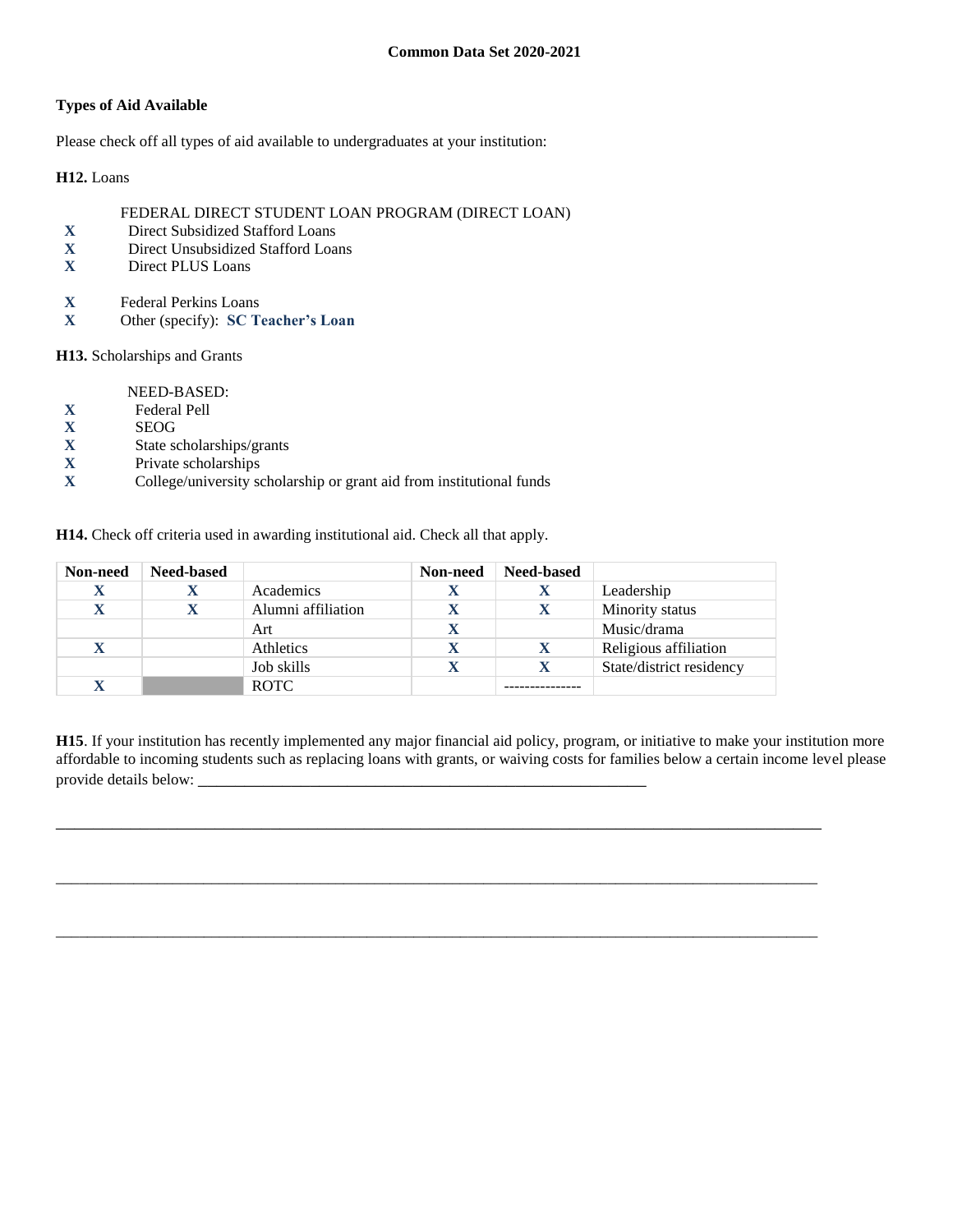# **I. INSTRUCTIONAL FACULTY AND CLASS SIZE**

**I-1. Please report the number of instructional faculty members in each category for Fall 2020. Include faculty who are on your institution's payroll on the census date your institution uses for IPEDS/AAUP.**

|                                                                                                                                               | <b>Full-time</b> | Part-time | <b>Total</b>     |
|-----------------------------------------------------------------------------------------------------------------------------------------------|------------------|-----------|------------------|
| Total number of instructional faculty<br>a.)                                                                                                  | 208              | 103       | 311              |
| Total number who are members of<br>b.<br>minority groups                                                                                      | 37               | 13        | 50               |
| Total number who are women<br>c.)                                                                                                             | 80               | 41        | 121              |
| Total number who are men<br>d.                                                                                                                | 128              | 62        | <b>190</b>       |
| Total number who are nonresident aliens<br>e.)<br>(international)                                                                             | $\overline{2}$   | 0         | $\overline{2}$   |
| Total number with doctorate, or other<br>$f_{\cdot}$ )<br>terminal degree                                                                     | 196              | 41        | 237              |
| Total number whose highest degree is a<br>g.)<br>master's but not a terminal master's                                                         | 12               | 59        | 71               |
| Total number whose highest degree is a<br>h.)<br>bachelor's                                                                                   | 0                | 3         | 3                |
| Total number whose highest degree is<br>i.<br>unknown or other (Note: Items $f$ , $g$ , $h$ , and<br><b>i</b> must sum up to item <b>a</b> .) | 0                | 0         | $\boldsymbol{0}$ |
| j.) Total number in stand-alone<br>graduate/professional programs in which<br>faculty teach virtually only graduate-level<br>students         | 0                | 0         | $\boldsymbol{0}$ |

## **I-2. Student to Faculty Ratio**

Report the Fall 2020 ratio of full-time equivalent students (full-time plus 1/3 part time) to full-time equivalent instructional faculty (full time plus 1/3 part time). In the ratio calculations, exclude both faculty and students in stand-alone graduate or professional programs such as medicine, law, veterinary, dentistry, social work, business, or public health in which faculty teach virtually only graduate level students. Do not count undergraduate or graduate student teaching assistants as faculty.

Fall 2019 Student to Faculty ratio: **12** to 1 (based on **3149** students and **263** faculty).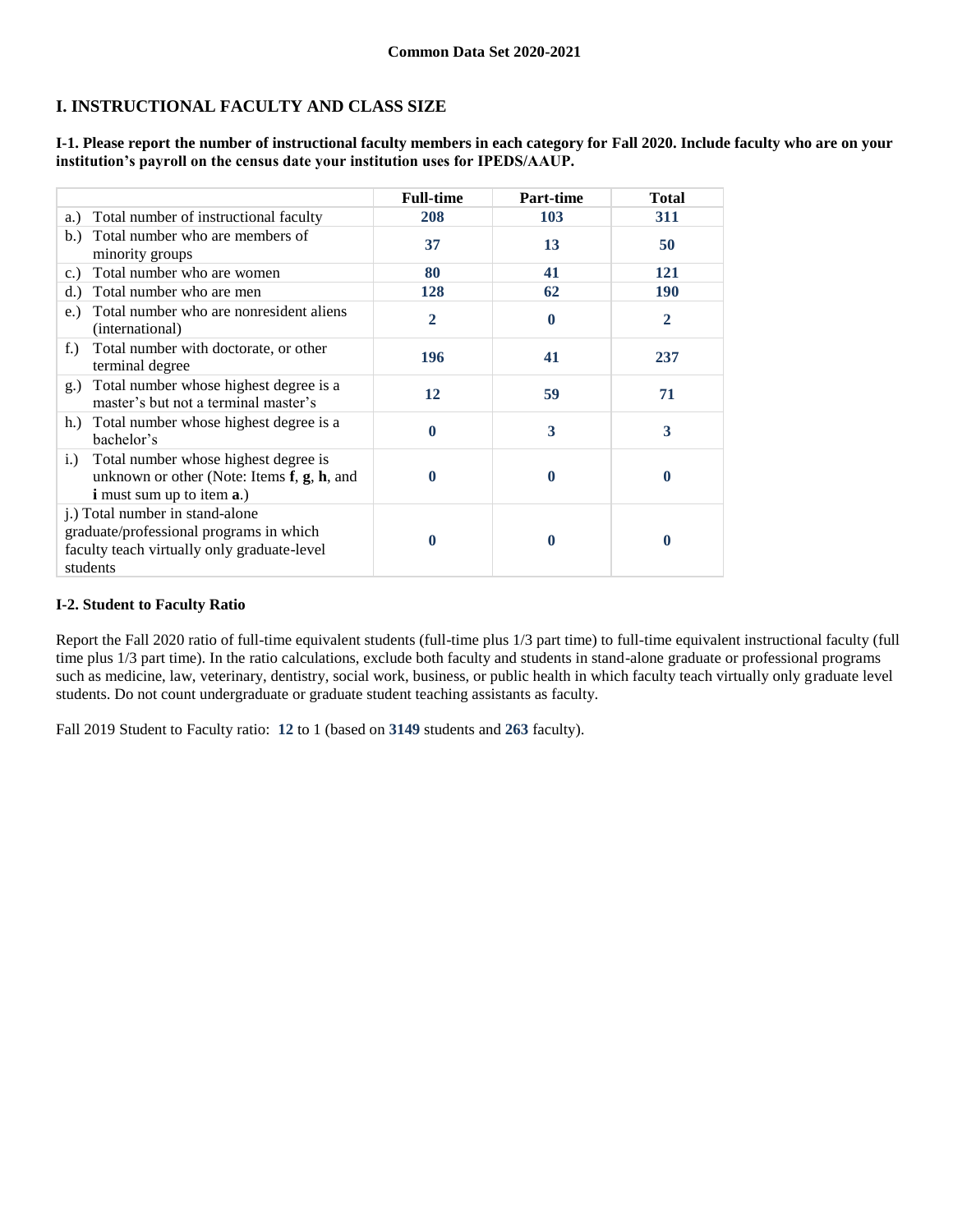## **I-3. Undergraduate Class Size**

In the table below, please use the following definitions to report information about the size of classes and class sections offered in the Fall 2020 term.

*Class Sections:* A class section is an organized course offered for credit, identified by discipline and number, meeting at a stated time or times in a classroom or similar setting, and not a subsection such as a laboratory or discussion session. Undergraduate class sections are defined as any sections in which at least one degree-seeking undergraduate student is enrolled for credit. Exclude distance learning classes and noncredit classes and individual instruction such as dissertation or thesis research, music instruction, or one-to-one readings. Exclude students in independent study, co-operative programs, internships, foreign language taped tutor sessions, practicums, and all students in one-on-one classes. Each class section should be counted only once and should not be duplicated because of course catalog cross-listings.

*Class Subsections:* A class subsection includes any subsection of a course, such as laboratory, recitation, and discussion subsections that are supplementary in nature and are scheduled to meet separately from the lecture portion of the course. Undergraduate subsections are defined as any subsections of courses in which degree-seeking undergraduate students enrolled for credit. As above, exclude noncredit classes and individual instruction such as dissertation or thesis research, music instruction, or one-to-one readings. Each class subsection should be counted only once and should not be duplicated because of cross-listings.

Using the above definitions, please report for each of the following class-size intervals the number of *class sections* and *class subsections* offered in Fall 2020. For example, a lecture class with 800 students who met at another time in 40 separate labs with 20 students should be counted once in the "100+" column in the class section column and 40 times under the "20-29" column of the class subsections table.

## **Number of Class Sections with Undergraduates Enrolled**

| Under graduate Class Size (provide numbers) |       |         |           |         |       |       |        |       |
|---------------------------------------------|-------|---------|-----------|---------|-------|-------|--------|-------|
|                                             | $2-9$ | $10-19$ | $20-29$   | $30-39$ | 40-49 | 50-99 | $100+$ | Total |
| <b>CLASS</b><br><b>SECTIONS</b>             | 60    | 295     | 327       | 82      | 10    |       |        | 775   |
|                                             |       |         |           |         |       |       |        |       |
|                                             | $2-9$ | $10-19$ | $20 - 29$ | 30-39   | 40-49 | 50-99 | $100+$ | Total |
| <b>CLASS SUB-</b><br><b>SECTIONS</b>        | 28    | 27      |           |         |       |       |        | 58    |

**Undergraduate Class Size (provide numbers)**